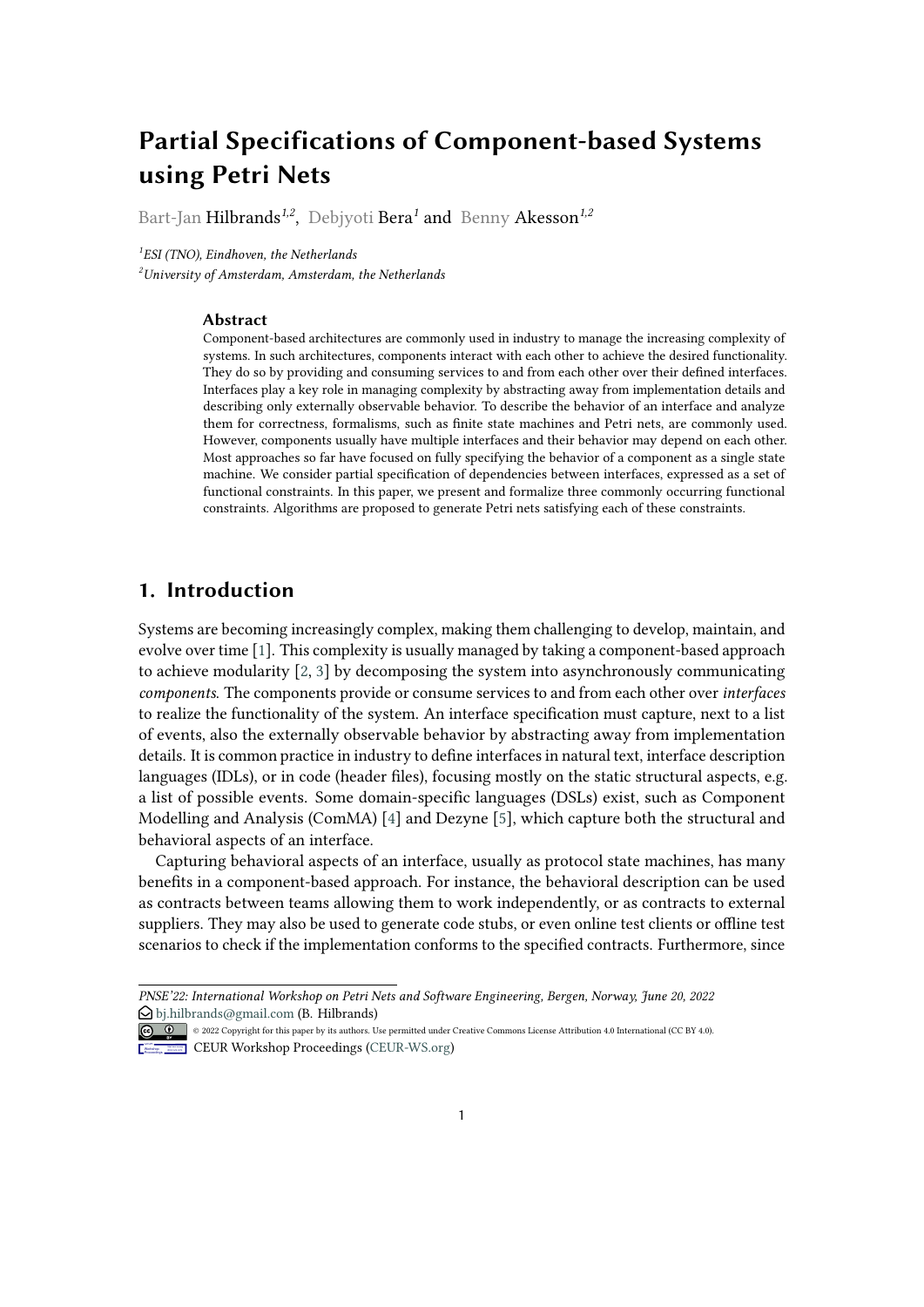interfaces describe the expected interactions between components of a system, it is valuable to check their correctness at design time, e.g. if the interactions are free from deadlocks, livelocks, and unbounded behavior. This allows design errors to be detected early during system specification rather than later during integration and testing, reducing cost.

A component typically has multiple interfaces, and it is quite common that the behavior of one interface on a component depends on the state of another. Such dependencies may be captured as *functional constraints* defined over states and transitions of one or more protocol state machines. For example, a transition in one interface may or may not happen if another interface is in a particular state. Another example could be that a transition in one interface must be followed by a sequence of transitions in other interfaces. Most work in literature have focused on defining the complete behavior of a component as one or more state machines. In practice, defining the complete behavior of a component is usually not possible, due to complexity and limited knowledge of the implementation. Instead, we focus on the fact that interfaces serve as abstractions of the underlying component implementation by allowing for non-determinism, e.g. the response to an initialization request may be either a success or fail, but we do not say when one or the other is possible. Our goal is to exploit this level of abstraction to capture partial specifications of a component as functional constraints over one or more interfaces.

The three main contributions of this paper are: 1) A formalization of three types of commonly occurring functional constraints, namely *enabling*, *disabling*, and *causal sequence constraints*. The formalization describes how each constraint should limit the behaviour of a set of P/T nets, each corresponding to a protocol state machine in an interface. 2) A set of assumptions on specific constraints to avoid creating problematic specifications. 3) A method to represent and incorporate these functional constraints into an existing Petri net representation of component interfaces, in our case generated from a ComMA specification, which enables absence of deadlock, livelock, and unbounded behavior of dependent interfaces to be verified using reachability analysis. The method is accompanied by proof sketches, showing that the results produced by the method satisfy the properties defined in the formalization. Throughout the paper, a case study of a vending machine is used as a running example to demonstrate the approach.

The rest of the paper is organized as follows. Section [2](#page-1-0) presents related work, while Section [3](#page-2-0) introduces relevant preliminaries, as well as the vending machine case study that is used as a running example. In Section [4,](#page-4-0) a formalization of the three types of constraints is presented. This is followed by a series of assumptions about the behaviour of a given specification, showing that some specifications of constraints may cause termination issues. Section [5](#page-8-0) continues by presenting for each type of constraint, an algorithm encoding the constraint, as well as proof sketches showing that the algorithm produces a Petri net that complies with the properties defined in Section [4.](#page-4-0) Finally, conclusions are drawn in Section [6.](#page-16-0)

# <span id="page-1-0"></span>**2. Related Work**

The main goal of this work is to synthesize, for each specified constraint, additional Petri net constructs between existing nets (each describing an interface protocol state machine) to constrain the space of possible behaviors in their reachability graph. The challenge is to ensure that such a graph correctly encodes the specified constraints. Based on such a reachability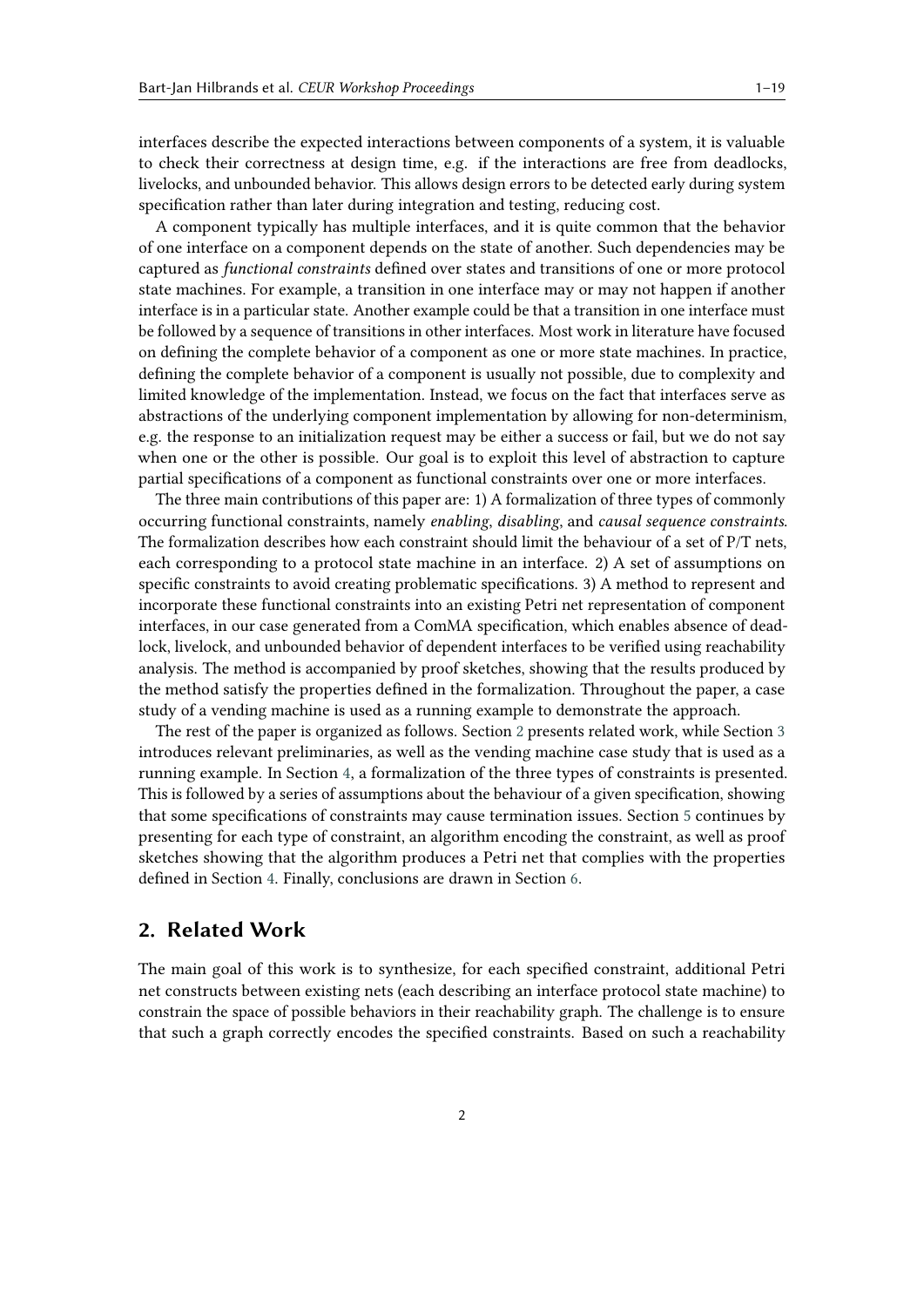graph, it is possible to verify properties, such as absence of deadlocks, livelocks, and unbounded behavior, at design time.

Since model checking monolithic models describing a system is typically infeasible due to state space explosion, a compositional approach is usually taken. Both [\[6\]](#page-17-5) and [\[7\]](#page-17-6) propose such an approach. The work in [\[8\]](#page-17-7) considers another compositional approach based on interface compliance to ensure that the behavior of the whole is guaranteed to be correct, i.e. absence of deadlocks, livelocks and unbounded behavior. In constrast to the work presented in this paper, all the above approaches focus on fully specifying the behavior of a component as a state machine. The latter goes even further to generate production code from such models. The work in [\[9\]](#page-17-8) is similar to the work presented in this paper in the sense that a partial specification is translated to a formal specification language in order to do verification. This specification is given in UML-RT [\[10\]](#page-17-9), and is translated to a CSP [\[11\]](#page-17-10) model to verify deadlock-freedom.

There are also several works [\[12,](#page-17-11) [13,](#page-17-12) [14\]](#page-17-13) that propose correct by construction methods to design component-based systems. Such an approach avoids the drawbacks of having to model check large models. However, there are two main differences to the approach proposed in this paper. Firstly, they propose design methods that guarantee certain properties by construction, such as absence of deadlocks and livelocks. The second difference is once again in the focus on fully specifying the behavior of a component, as opposed to partial specifications considered in this paper.

In conclusion, no method currently exists to encode commonly occurring functional constraints over interfaces of a component for design-time analysis.

### <span id="page-2-0"></span>**3. Preliminaries**

This section introduces the preliminaries for this work. Firstly, Section [3.1](#page-2-1) starts off with the introduction of ComMA, the modelling and analysis framework in which the component and interfaces specifications are defined. Secondly, relevant Petri net concepts are introduced in Section [3.2,](#page-4-1) followed by a description of how ComMA interfaces are currently represented as Petri nets.

#### <span id="page-2-1"></span>**3.1. ComMA Component and Interface Specification**

Component Modelling and Analysis (ComMA) [\[4\]](#page-17-3) is a supporting tool for modelling and analysis of interfaces in component-based systems. It provides a family of domain-specific languages for specification of structure and behavior of component interfaces and their constraints from which documentation, analysis, and monitors can be generated[\[15\]](#page-17-14). ComMA is available as an open-source tool under the name Eclipse CommaSuite<sup>[1](#page-2-2)</sup>.

The behaviour of an interface is specified in ComMA as a protocol state machine. Figures [1a](#page-3-0) and [1b](#page-3-1) show two example interfaces, a Service Interface and a User Interface, that belong to a vending machine component that is used as a running example in this paper. Figure [1a](#page-3-0) shows an interface with three states: OFF, OPERATIONAL, and ERROR. Through this interface, a technician may turn the machine on or off, and may restock the machine with LOADPRODUCT.

<span id="page-2-2"></span><sup>1</sup> [https://www](https://www.eclipse.org/comma/).eclipse.org/comma/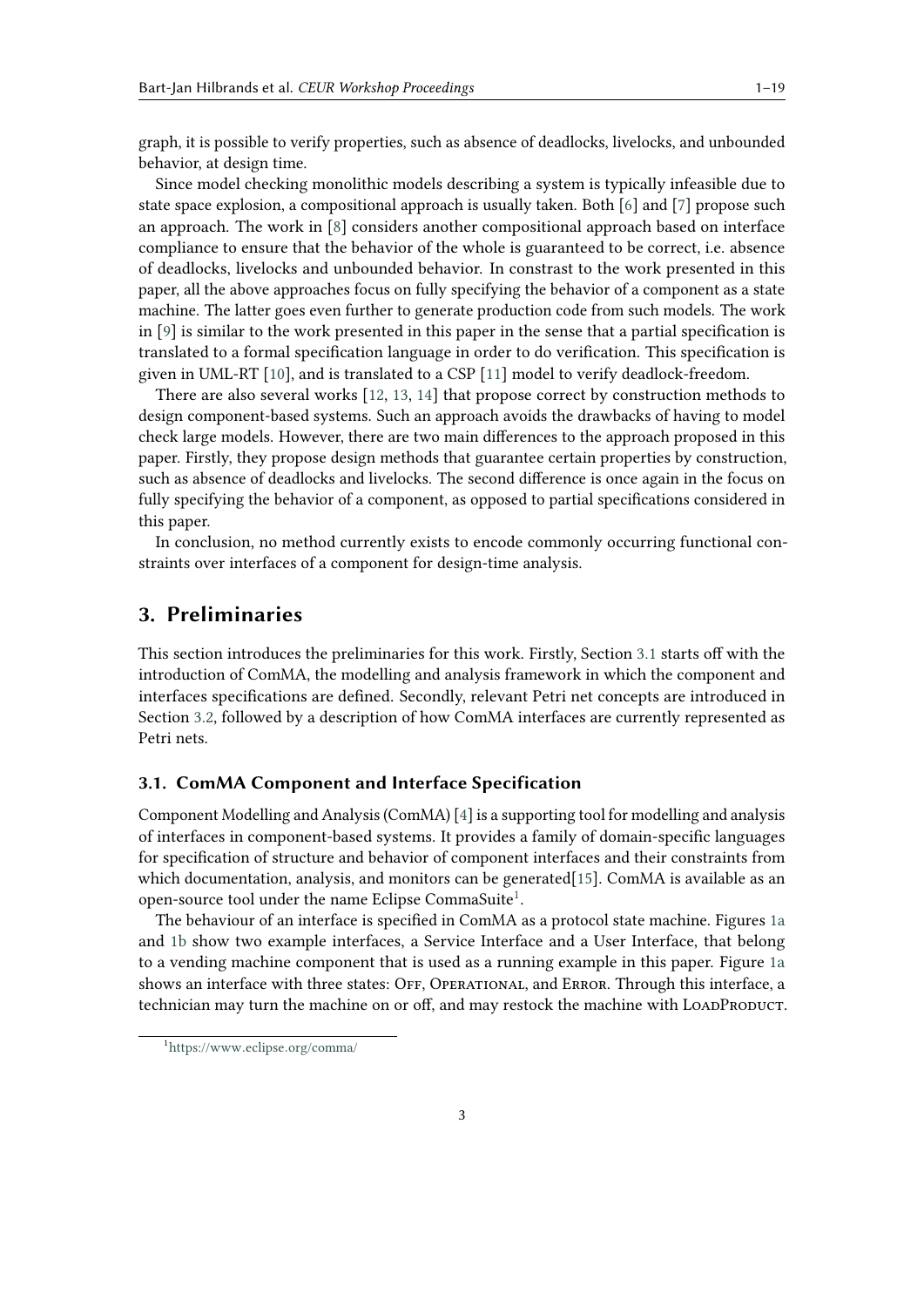The machine may also go out of order from any state, in which case it can be reset. Figure [1b](#page-3-1) shows an interface with the following three states: UNINITIALIZED, READY and EMPTY. Initially, the interface is in the UNINITIALIZED state. After initializing, it is in the ready state. Here, an INITIALIZED or RESETDONE message can be sent, depending on whether the machine was initialized after a RESET or a SWITCHON. If the machine is out of products, it will go to the EMPTY state, and can go back to the READY state if the machine is restocked.

<span id="page-3-0"></span>

<span id="page-3-2"></span><span id="page-3-1"></span>1. LOADPRODUCT shall only happen if the User interface is in the EMPTY state

- 2. ORDER shall not happen if the Service interface is in the ERROR state
- 3. SWITCHON shall be followed by INITIALIZE followed by INITIALIZED
- 4. SwitchOn shall only happen if the User interface is in the UNINITIALIZED state
- 5. RESET shall be followed by INITIALIZE followed by RESETDONE
- 6. Reset shall only happen if the User interface is in the Uninitialized state

(c) Functional constraints on the service and user Interface

**Figure 1:** Vending machine example.

A ComMA component specification describes how events on one interface depend on events of other interfaces. These component specifications are referred to as *functional constraints*.

Functional constraints are of three types. Firstly, the *enabling constraint*, which defines an additional enabling condition for transitions that depends on the current state of one or more other interfaces. For our vending machine, constraints 1, 4 and 6 in Figure [1c](#page-3-2) are enabling constraints. Secondly, the *disabling constraint*, which defines a *disabling* condition for transitions that depends on the current state of one or more other interfaces. In Figure [1c,](#page-3-2) this is constraint 2. Lastly, the *causal sequence constraint* requires that when certain transitions on one interface are fired, they are always followed by a sequence of transitions from other interfaces. In our vending machine example, constraints 3 and 5 fall under this category.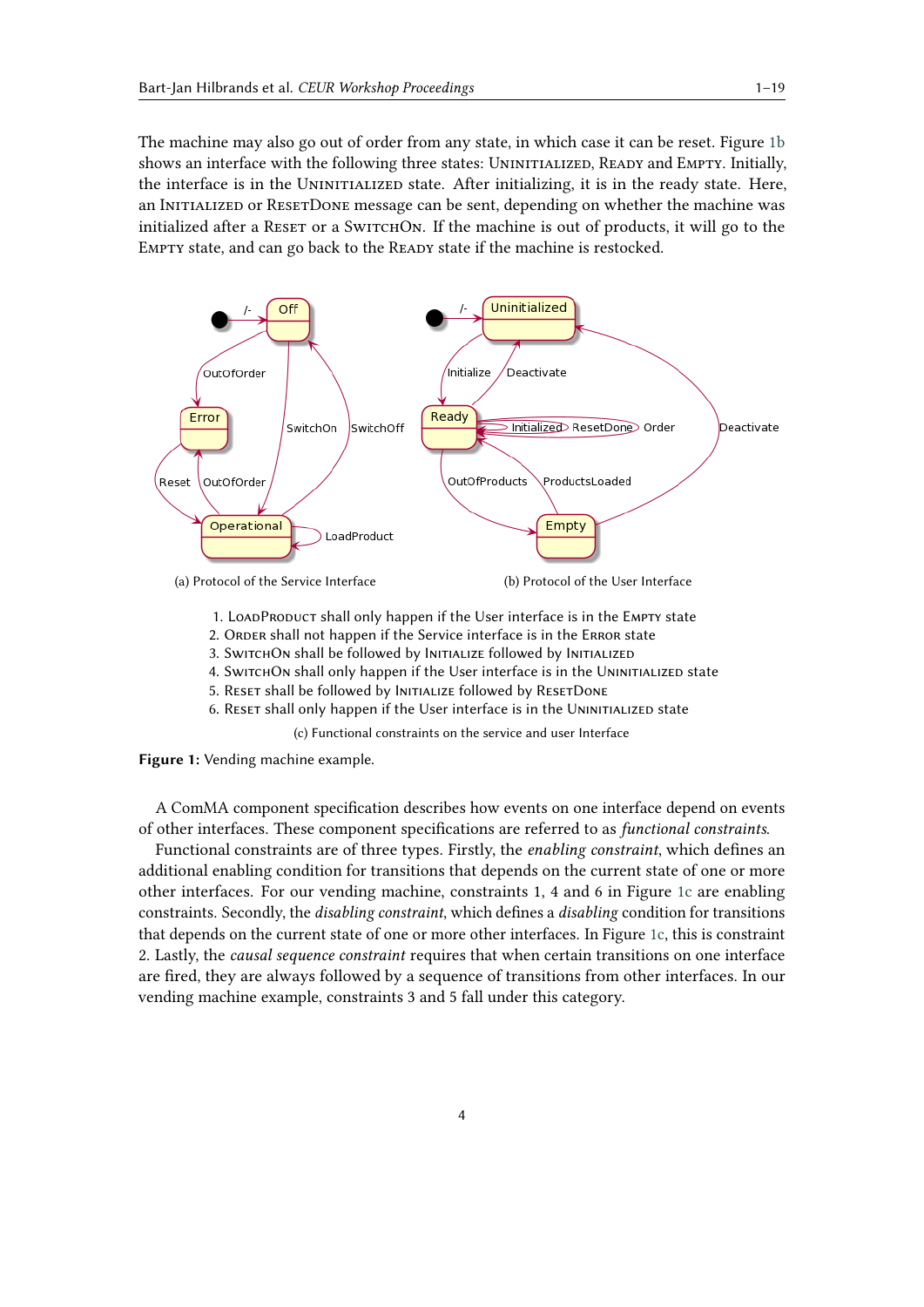#### <span id="page-4-1"></span>**3.2. Petri Nets**

A Petri net is a tuple  $N = (P, T, F)$ , where P is the set of *places*; T is the set of *transitions* such that  $P \cap T = \emptyset$  and F is the *flow relation*  $F \subseteq (P \times T) \cup (T \times P)$ . We refer to elements from  $P \cup T$ as *nodes* and elements from F as *arcs*. We define the *preset* of a node n as  $\bullet n = \{m | (m, n) \in F\}$ and the *postset* as  $m^{\bullet} = \{n | (m, n) \in F\}$ . A finite sequence over a set S with length  $n \in \mathbb{N}$  is denoted by  $\sigma$ , where  $\sigma$  is a function  $\sigma : \{1, ..., n\} \to S$ . We denote the set of all finite sequences over S by  $S^*$ . We say that a function  $m : S \to \mathbb{N}$  over some set S is a bag over S. For some  $s \in S$ ,  $m(s)$  denotes the number of occurrences of s in m. The set of all bags over S is denoted by  $B(S)$ .

A P/T net  $N$  is a *state machine* (S-net) iff:  $\forall t \in T_N : |\mathbf{e}_t| \leq 1 \wedge |t^{\bullet}| \leq 1$  and all markings have exactly one token [\[16\]](#page-17-15). This means there is a one-to-one mapping between the states of the corresponding state machine and places in its S-net representation. Since S-net markings only have a single token, a place  $p$  having a token represents the protocol of the interface being in a state  $s$ .

While *open Petri nets* (OPNs) [\[17\]](#page-17-16) are sometimes used to model interfaces and their interactions [\[14,](#page-17-13) [12\]](#page-17-11), we do not need them for this paper. This is because the functional constraints are defined on *internal behavior of a single component with multiple interfaces*. Communication with other components through designated interface places introduced by OPNs is hence out of scope. We therefore drop these designated interface places, leaving us only with interface *skeletons*, which we refer to as *interface nets*. A component is therefore defined as a set of S-Nets representing the interfaces that it implements. For a component  $\mathcal{O}$ , all interfaces  $N \in \mathcal{O}$  are pairwise disjoint. For a component  $\mathcal{O}$ ,  $P_\mathcal{O}$  denotes the set of all places  $\bigcup_{N\in\mathcal{O}}(P_N)$ , and  $T_\mathcal{O}$  the set of all transitions  $\bigcup_{N\in\mathcal{O}}(T_N)$ .

Figure [2](#page-5-0) shows the interface skeletons of the two vending machine interfaces represented as S-nets, which is the result of an existing transformation in ComMA. As each transition in Figure [2](#page-5-0) represents an event on an interface, we will use the term event and transition interchangeably. Note that there are no connections between places and transitions in the two interfaces. This is because the transformation does not consider functional constraints during the transformation. That is a novel contribution of this paper.

### <span id="page-4-0"></span>**4. Formalization of Functional Constraints**

In this section, we formalize the three types of constraints presented in Section [3:](#page-2-0) 1) *Enabling constraint*: an event of an interface can only occur if one or more other interfaces are in a certain specified state, 2) *Disabling constraint*: an event of an interface cannot occur if one or more other interfaces are in a certain specified state, and 3) *Causal sequence constraint*: An action must be followed by a sequence of events across multiple interfaces. In this section we will formalize the three constraints as reachability properties, starting with enabling constraints in Section [4.1](#page-5-1) and continuing with disabling constraints and causal sequence constraints in Sections [4.2](#page-6-0) and [4.3,](#page-6-1) respectively.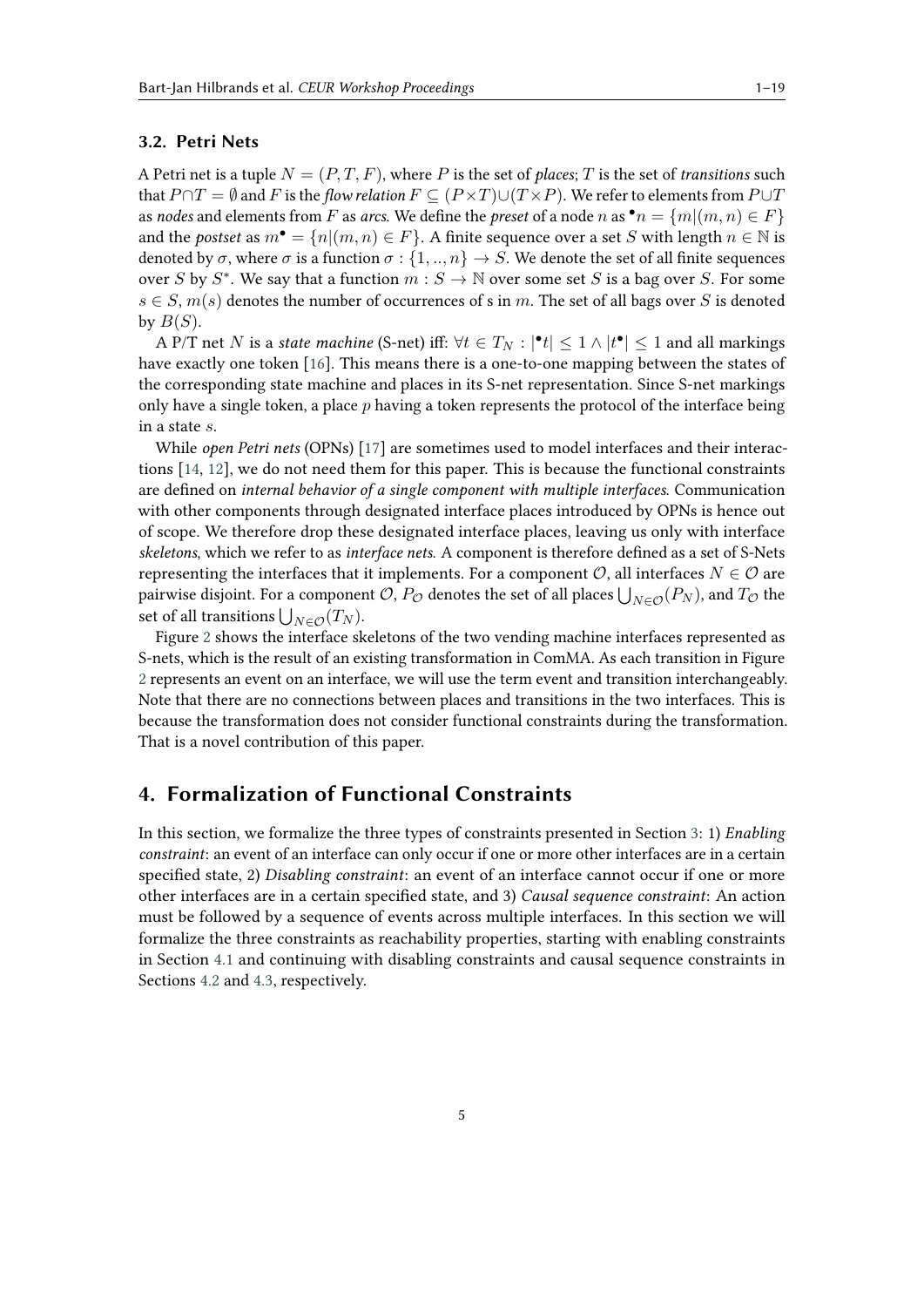

**Figure 2:** S-net representations of the Service Interface and User Interface of the Vending Machine component.

#### <span id="page-5-1"></span>**4.1. Enabling Constraint**

An enabling constraint for a transition is defined as an additional enabling condition for that transition based on the current states of one or more other interfaces, i.e. an enabling constraint on a transition requires places of other interfaces to contain a token in order to be enabled. Currently, only conjunctive enabling constraints are supported by the encoding method. For example, the constraint that a token must be in places P *and* P' for T to be enabled is supported, but the constraint requiring a token must be in either P *or* P' for T to be enabled is not. While considering both conjunctive and disjunctive enabling constraints would enable a wider range of models to be supported, it would also add more complexity to the encoding. It is therefore something to consider in the future.

<span id="page-5-2"></span>**Definition 1** (Enabling constraint). *Given a Component*  $O$  and a set of transitions  $T_c \subseteq T_O$ , an *enabling constraint is defined as*

<span id="page-5-0"></span>
$$
C_e: T_c \to P_{\mathcal{O}}
$$

*A component*  $\mathcal O$  satisfies a set of constraints  $C_e$  iff for any given transition  $t \in T_c$  and marking  $m \in B(P_{\mathcal{O}}):$ 

if 
$$
m \stackrel{t}{\longrightarrow}
$$
 then  $\forall p \in C_e(t) : m(p) = 1$ 

Given constraint 1 of Figure [1c,](#page-3-2) we can then define  $C_e$  (LoadProduct) = {Empty}.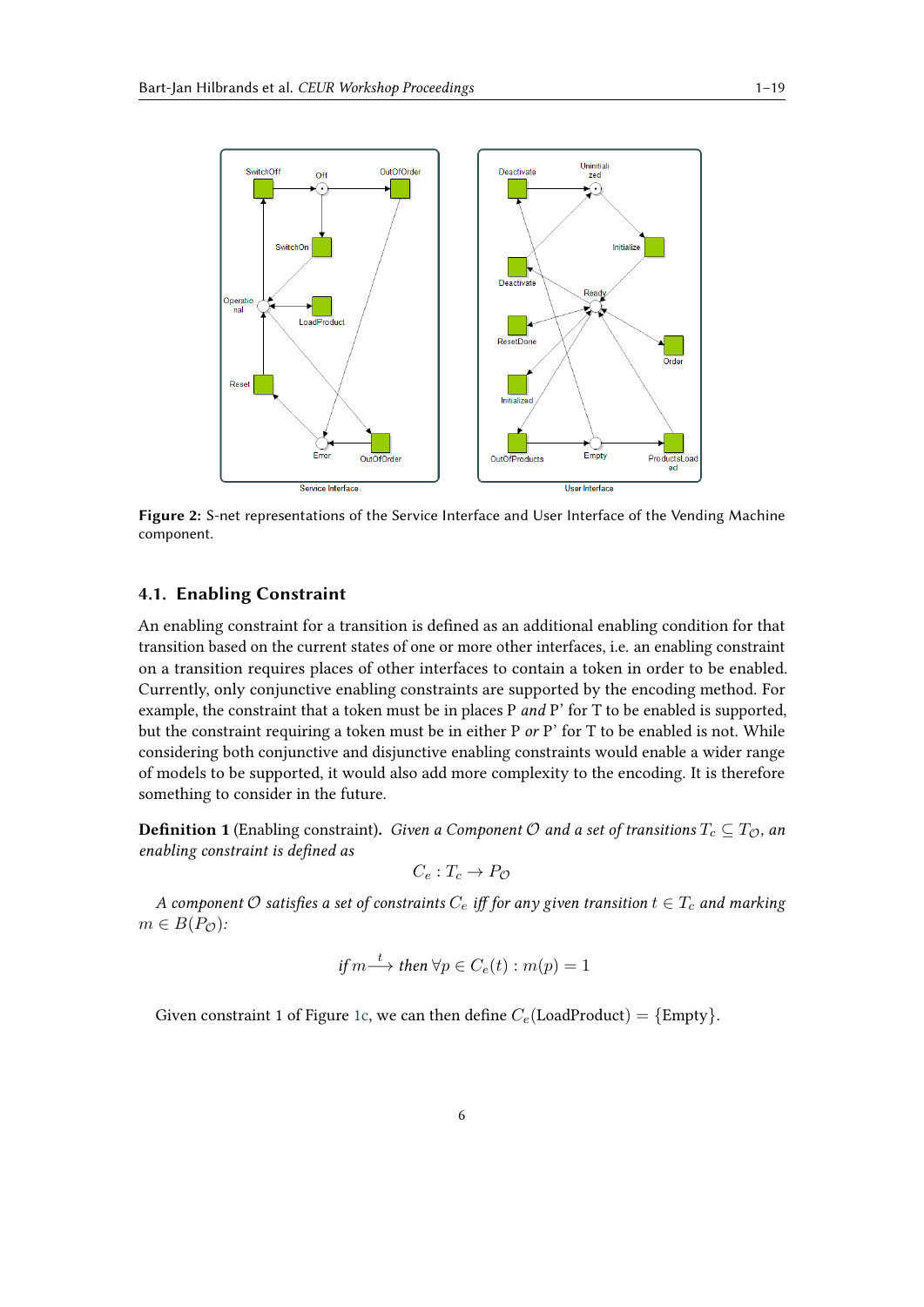#### <span id="page-6-0"></span>**4.2. Disabling Constraint**

A disabling constraint for a transition is also defined as an additional enabling condition for that transition based on the current states of one or more other interfaces. Contrary to the enabling constraint, places must now act as a disabling condition. A disabling constraint on a transition hence requires that this transition is disabled if a set of places in other interfaces contain a token.

<span id="page-6-2"></span>**Definition 2** (Disabling constraint). *Given a Component*  $O$  *and a set of transitions*  $T_c \subseteq T_O$ , *a disabling constraint is defined as*

$$
C_d: T_c \to P_{\mathcal{O}}
$$

*A component*  $\mathcal O$  satisfies a set of constraints  $C_d$  iff for any given transition  $t \in T_c$  and marking  $m \in B(P_{\mathcal{O}}):$ 

$$
if m \stackrel{t}{\longrightarrow} then \ \forall p \in C_d(t) : m(p) = 0
$$

Given constraint 2 of Figure [1c,](#page-3-2) we can then define  $C_d$ (Order) = {Error}.

#### <span id="page-6-1"></span>**4.3. Causal Sequence Constraint**

A causal sequence constraint requires that whenever a certain transition on an interface is fired then a sequence of transitions on other interfaces of that component is executed, and no other firing sequence is possible.

<span id="page-6-3"></span>**Definition 3** (Causal sequence constraint). Given a Component  $O$  and a set of transitions  $T_c \subseteq T_{\mathcal{O}}$ , a causal sequence constraint is defined as follows:

$$
C_s: T_c \to T^*
$$

*A* component satisfies a causal sequence constraint  $C_s$  iff for any given transition  $t \in T_c$  and *marking*  $m \in B(P_{\mathcal{O}})$ :

if 
$$
m \stackrel{t}{\longrightarrow} m'
$$
 then:

$$
\exists m' \overset{\sigma}{\longrightarrow} \textit{such that} \ \sigma = C_s(t) \wedge \neg \exists m' \overset{\sigma'}{\longrightarrow} \textit{such that} \ \sigma' \neq \sigma
$$

Given constraint 3 of Figure [1c,](#page-3-2) we can then define the causal sequence constraint  $C_s$  (SwitchOn) =  $\langle$ Initialize, Initialized $\rangle$ . For a component  $\mathcal O$  and a transition  $t \in T_{\mathcal O}$ , if  $C_s(t) \neq \epsilon$ , we say that is an *activation transition* of a sequence. For constraints 3 and 5 of Figure [1c,](#page-3-2) these would be SwitchOn and Reset. Any transition  $t_n \in C_s(t)$  where  $0 \leq n \leq |C_s(t)|$ , is a *consequence transition*. These would be INITIALIZE, INITIALIZED, and RESETDONE belonging to constraint 3 and 5. We require that an activation transition cannot belong to more than one causal sequence constraint of a component  $O$ . Furthermore, a transition cannot be an activation transition if it is also a consequence transition. If a transition is neither a consequence nor an activation transition of any defined causal sequence constraint of component O, we refer to it as a *free*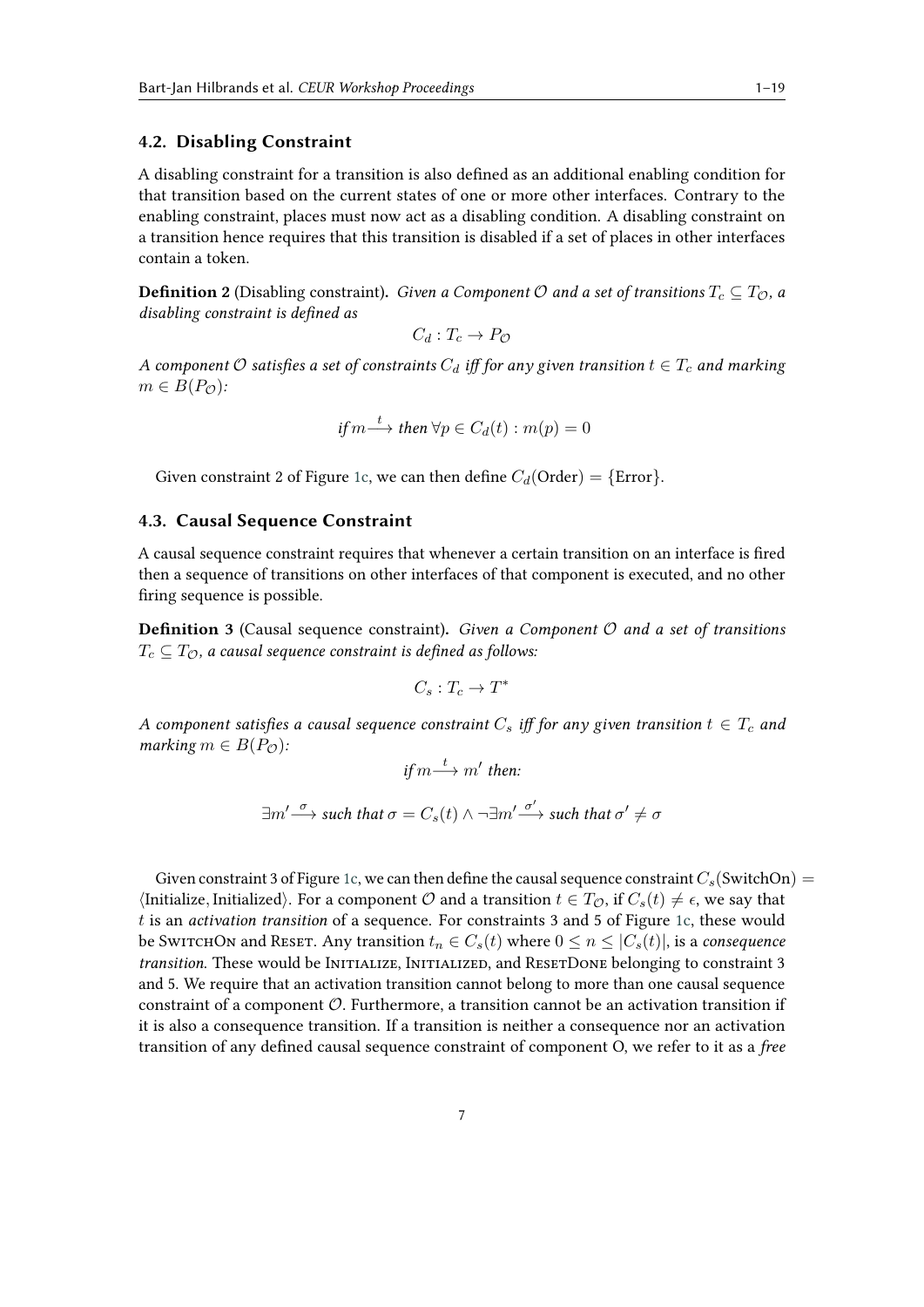*transition*. The ORDER, DEACTIVATE, and LOADPRODUCT transitions are free transitions in our example. For two consequence transitions  $t_n, t_{n+1} \in C_s(t)$  where  $0 \le n \le |C_s(t)|$ , we say that  $t_{n+1}$  is a *sequence successor* of  $t_n$ , and that  $t_n$  is a *sequence predecessor* of  $t_{n+1}$ . For example, RESETDONE is a sequence successor of INITIALIZE. It is important to note that consequence transitions can only be fired after the firing of one of its predecessors, meaning they cannot be fired independently outside the context of a sequence. Furthermore, only one sequence may be active at the same time, meaning that after some activation transition  $t$  fires, any other activation transition cannot be enabled.

There are some constraint specification that could make the encoding more complex, and should be considered separately. These cases are now introduced, starting off with the notion of overlapping and diverging causal sequences. It is possible that a sequence of consequence transitions of two or more causal sequence constraints overlap. That is, for two activation transitions t and t', and some sequence of consequence transitions  $\sigma$ ,  $\sigma$  may be a subsequence of both  $C_s(t)$  and  $C_s(t')$ . Whenever a set of sequences share a subsequence of consequence transitions, we say that the sequences are *overlapping*. If a set of sequences has  $\sigma$  as a common subsequence, we say that the sequences overlap on  $\sigma$ . For two sequences  $C_s(t) = \langle t_0, t_1, t_2, s_0, s_1, t_3 \rangle$  and  $C_s(t') = \langle t'_0, t'_1, s_0, s_1, t'_2 \rangle$ , this is illustrated in Figure [3.](#page-7-0) The behaviour of the sequences shown in Figure [3](#page-7-0) is clear, at least until we reach transition  $s1$ . At this point,  $s1$  is followed by either transition  $t3$  or  $t2'$ , depending on which sequence is active. In this case, we say that the set of sequences are *diverging*, and that  $s1$  is a *divergence point*.



<span id="page-7-0"></span>**Figure 3:** Overlapping and diverging sequences

When specifying causal sequence constraints, it also possible that there are recurring elements in the sequence. While a sequence is active, it is then possible that transitions may have to followed by different transitions in the context of this single sequence. For example, in the sequence  $C_s(t) = \langle t_0, t_1, t_2, t_0, t_3 \rangle$ , the first time  $t_0$  is taken it is followed by  $t_1$  and the second time, by  $t_3$ . Such sequences are referred to as *multi-stage sequences*, but are out of scope in this paper. Every sequence considered in this paper is a *single-stage sequence*, as there is no divergence within the context of a single sequence. For more information about multi-stage sequences, refer to [\[18\]](#page-18-0).

#### **4.4. Assumptions on Functional Constraints**

It is possible that adding functional constraints to a component specification causes termination problems, such as deadlock or livelock.

In the proof-sketches of Section [5,](#page-8-0) we reason about the enabledness of transitions belonging to the Petri nets produced by the encoding algorithms. If a given specification has inherent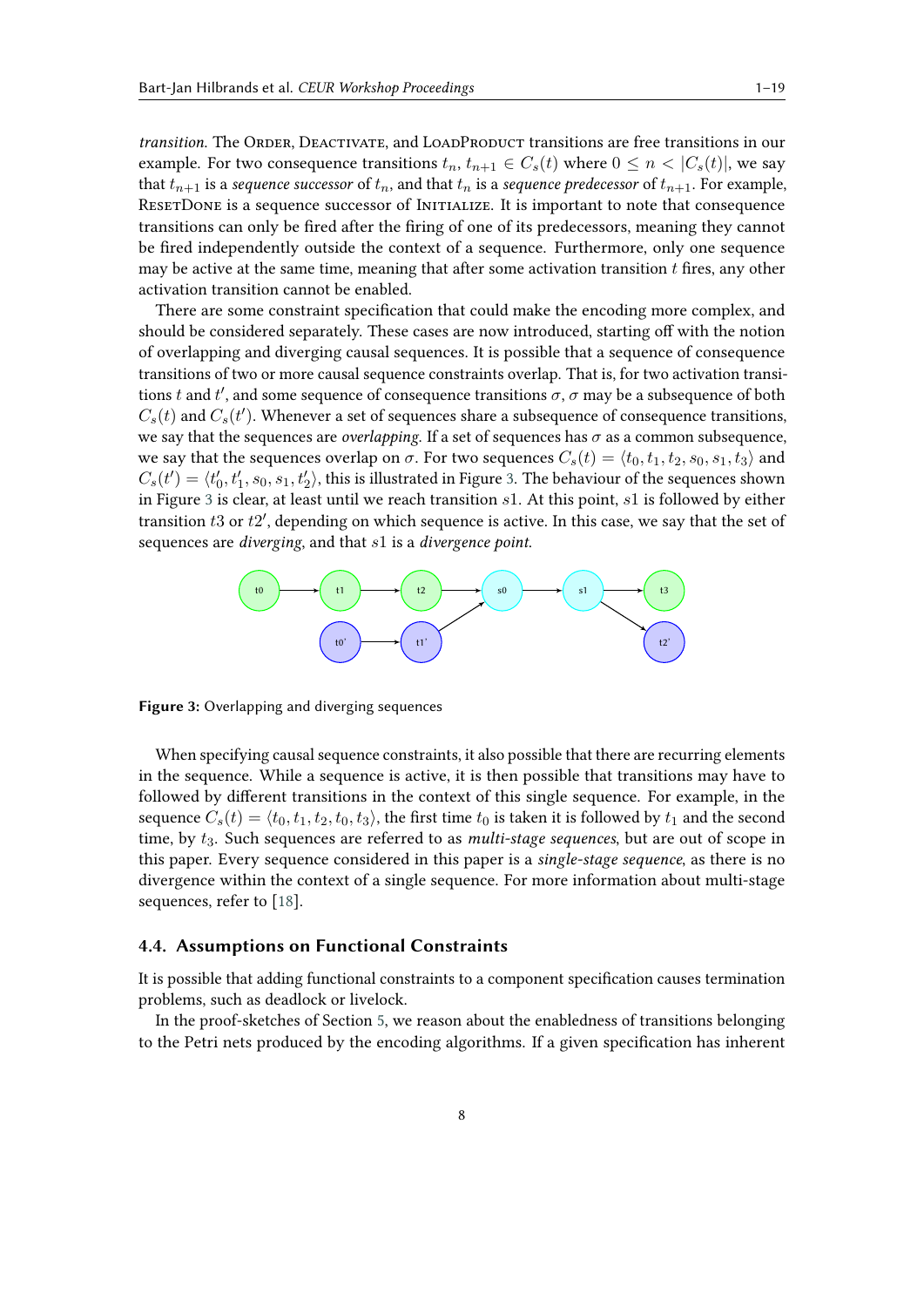termination problems, it could cause certain transitions to be disabled indefinitely as a result of the specified functional constraints, regardless of how they are encoded as a Petri net. Because this would create problems for the proof sketches, this section introduces three assumptions on the behaviour of a given specification.

Let  $C_s(t) = \langle t_0, ..., t_n \rangle$  where  $n \in \mathcal{N}$  be causal sequence constraint on a transition t belonging to an interface N. Whenever a transition  $t_i \in C_s(t)$  where  $0 \le i \le n$  fires, the transition  $t_{i+1}$ belonging to an interface  $N'$  must be enabled in the resulting marking  $M$ . Because  $N'$  is an S-net,  $t_{i+1}$  will have exactly one place  $p$  belonging to  $N'$  in its preset. For  $t_{i+1}$  to be enabled,  $p$ must therefore have a token in M, which may not always be the case. In other words, after  $t_i$ fires, N' may not be in a state in which  $t_{i+1}$  can be fired.

Recall the causal sequence constraints 3 and 5, and enabling constraints 4 and 6 of Figure [1c.](#page-3-2) If these two enabling constraints were absent, it would be possible for SWITCHON and RESET to fire while the place UNINITIALIZED does not have a token. If these transitions were to fire in this case, the only transition that is allowed to be enabled in the resulting marking is INITIALIZE, as it is the sequence successor of both of these transitions. However, since UNINITIALIZED has no token, and is in the preset of INITIALIZE, there is no way for INITIALIZE to be enabled, resulting in a deadlock. Assumption [1](#page-8-1) formalizes this by requiring that after a consequence or activation transition fires, the interface that its sequence successor  $t_{succ}$  belongs to is in a state where  $t_{succ}$  is enabled.

<span id="page-8-1"></span>**Assumption 1.** Let *t* be an activation transition for a causal sequence  $C_s(t) = \langle t_0, ..., t_n \rangle$  where  $n \in \mathbb{N}$ . For any marking m that is the result of the firing of  $t$ :  $t_0$  is enabled in m. For any marking  $m'$  that is the result of the firing of  $t_i \in C_s(t)$  where  $0 \leq i \leq |C_s(t)| - 1$ :  $t_{i+1}$  is enabled in  $m'.$ 

Enabling and disabling constraints combined with causal sequence constraints may also lead to situations in which it is impossible to satisfy all constraints. Consider the vending machine example. Suppose that we were to define an enabling constraint requiring the Service Interface to be in the OFF state for INITIALIZE to be enabled. As INITIALIZE is a sequence successor of RESET and SWITCHON, both of which transition the Service interface to the OPERATIONAL state, firing either RESET or SWITCHON would lead to deadlock. Assumptions [2](#page-8-2) and [3](#page-8-3) formalize this for the enabling and disabling constraint, respectively.

<span id="page-8-2"></span>**Assumption 2.** Let t be an activation transition for a causal sequence  $C_s(t) = \langle t_0, ..., t_n \rangle$  where  $n ∈ ℕ$ . For any marking m that is the result of the firing of  $t: ∀c ∈ C_e(t_0) : m(c) = 1$ . For any *marking*  $m'$  that is the result of the firing of  $t_i \in C_s(t)$  where  $0 \leq i \leq |C_s(t)| - 1$ , and the *transition*  $t_{i+1} \in C_s(t)$  *belonging to some interface*  $N: \forall c \in C_e(t_{i+1}): m'(c) = 1$ .

<span id="page-8-3"></span>**Assumption 3.** Let *t* be an activation transition for a causal sequence  $C_s(t) = \langle t_0, ..., t_n \rangle$  where  $n ∈ ℕ$ *. For any marking m that is the result of the firing of t:*  $∀c ∈ C_d(t_0) : m(c) = 0$ *. For any marking*  $m'$  that is the result of the firing of  $t_i \in C_s(t)$  where  $0 \leq i \leq |C_s(t)| - 1$ , and the *transition*  $t_{i+1} \in C_s(t)$  *belonging to some interface*  $N: \forall c \in C_d(t_{i+1}) : m'(c) = 0$ .

### <span id="page-8-0"></span>**5. Encoding Constraints as Petri Nets**

Given the S-net representation of a set of interface skeletons, and a set of functional constraints, we will now present algorithms to add transitions and places to existing interface nets such that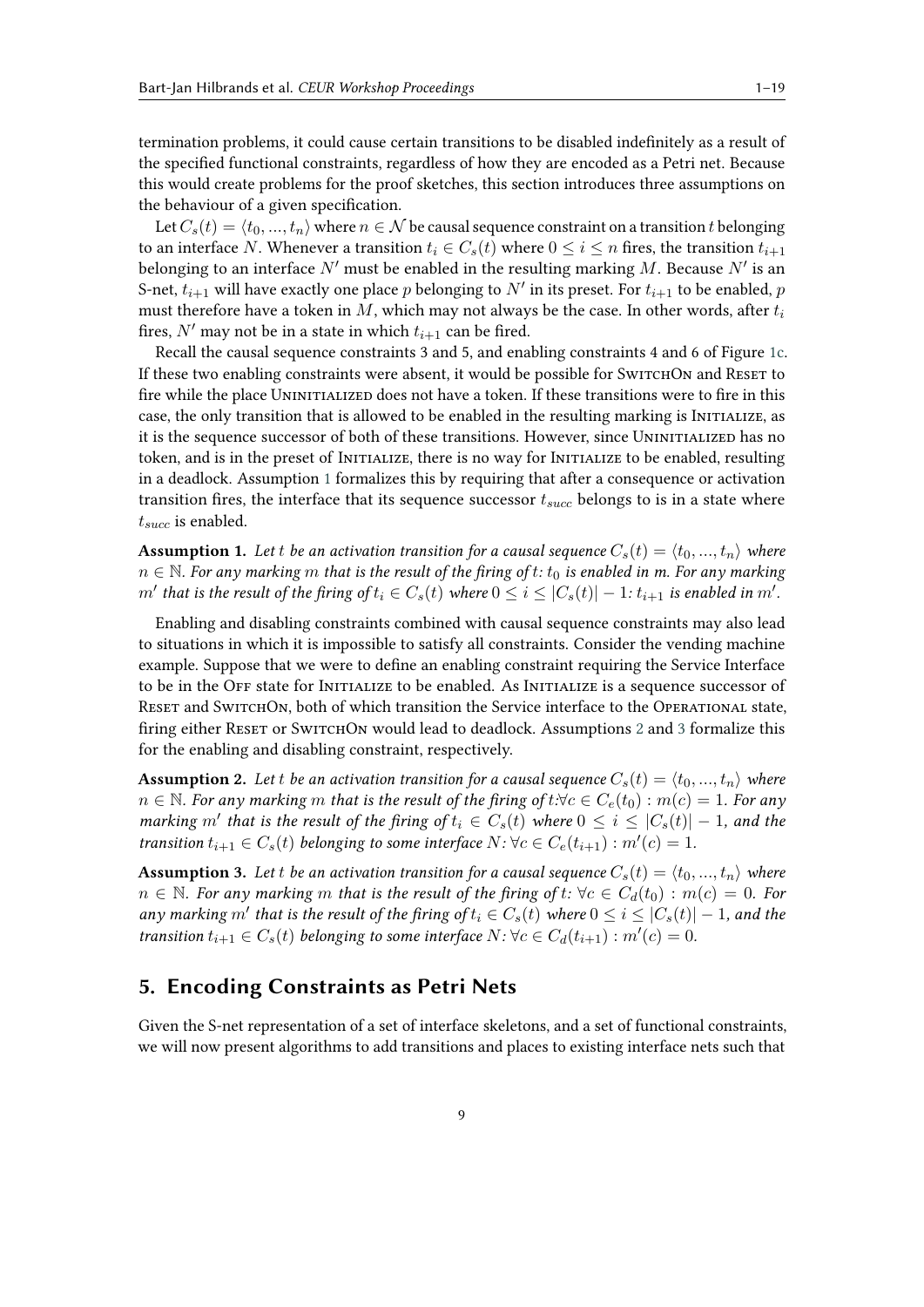they satisfy a set of given functional constraints. There are obviously a lot of different ways to this. However, for the purposes of this paper, which is gaining access to the reachability graph of a given component and verifying the absence of deadlock, livelock and unbounded behaviour, only one possible encoding has been proposed. Making a comparison between different encoding is something to consider for the future.

Figure [4](#page-9-0) shows an example of adding functional constraints described earlier in Section [3.1](#page-2-1) to a set of interface nets described in Figure [2.](#page-5-0) Throughout this section, different parts of Figure [4](#page-9-0) will be highlighted and discussed to exemplify the output of the method.



<span id="page-9-0"></span>**Figure 4:** Resulting Petri net after applying the method in this section on the two vending machine interfaces

#### **5.1. Enabling constraint**

For a component  $\mathcal{O}$ , and a set of enabling constraints defined by  $C_e$ , Algorithm [1](#page-10-0) generates a Petri net that encodes the constraints defined in  $C_e$ . The algorithm is fairly straightforward: Line 3 creates bidirectional arcs between t and all  $p \in C_e(t)$  in order to enforce the constraints of  $C_e(t)$ . The arcs are bidirectional to ensure that when t fires, the token in p is not consumed. We can see how this works out for the enabling constraints defined on the interfaces of our vending machine component. In Figure [4,](#page-9-0) we can see a bidirectional arc created between the LOADPRODUCT transition, and the EMPTY place to satisfy constraint 1 of Figure [1c.](#page-3-2) Similarly, we can see a bidirectional arc created between both the SWITCHON and RESET transtition, and the UNINITIALIZED place to satisfy constraints 4 and 6. Next, Lemma [1](#page-10-0) shows that Algorithm 1 encodes enabling constraints such that the reachability property in Definition [1](#page-5-2) is satisfied.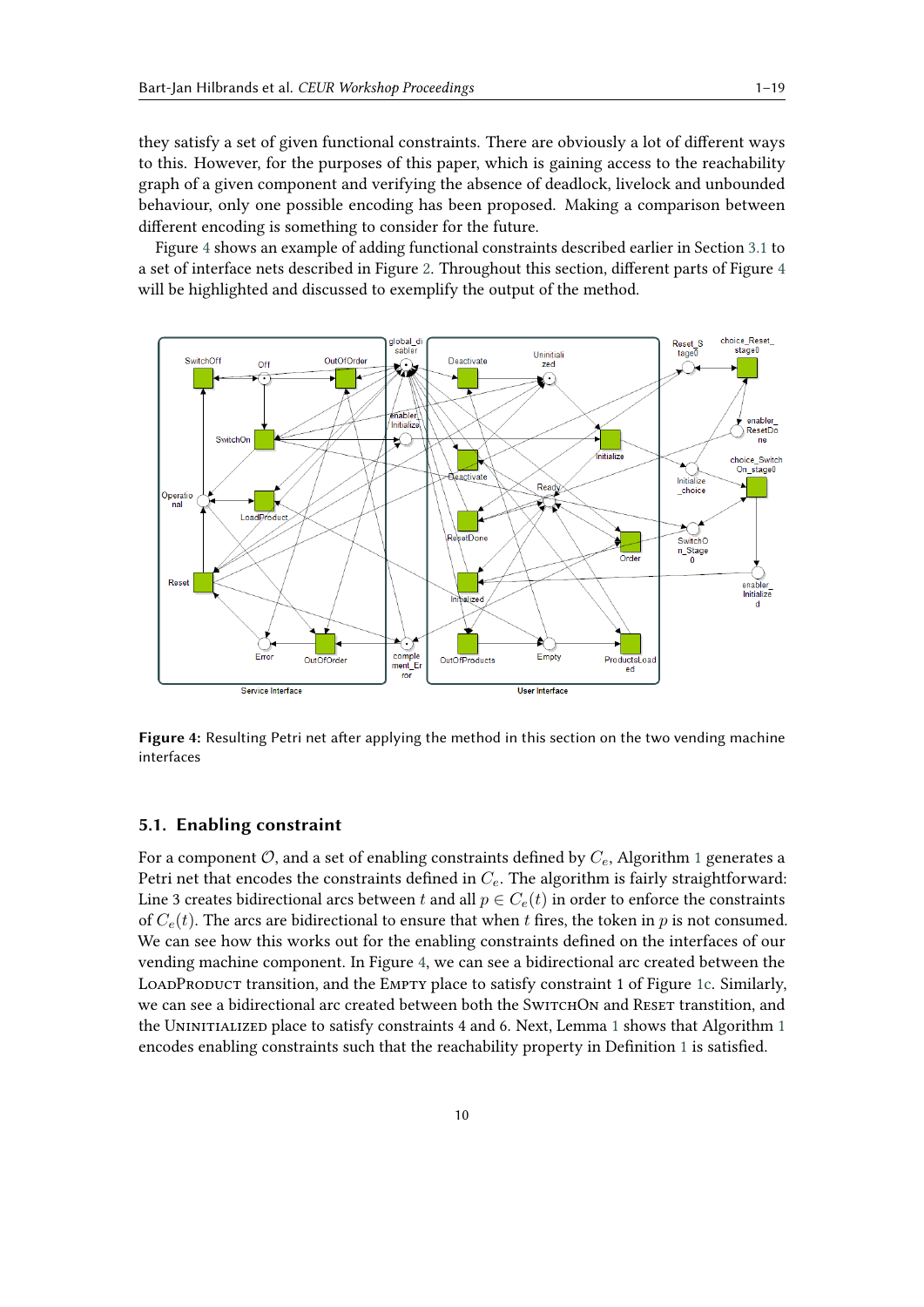```
1 foreach transition t \in T_{\mathcal{O}} do
2 foreach place p \in C_e(t) do
3 \vert create bidirectional arc(p, t)4 end
5 end
```
#### **Algorithm 1:** Enabling Constraints

<span id="page-10-1"></span>**Lemma 1.** *The reachability property defined for the enabling constraint in Definition [1](#page-5-2) always holds for a component*  $O$  after applying Algorithm [1](#page-10-0) on  $O$ .

*Proof sketch.* Let  $\mathcal O$  be a component with the constraints  $C_e$ , and  $t$  a transition of  $T_{\mathcal O}$ . Line 3 guarantees a bidirectional arc is created between t and each of the places in  $C_e(t)$ , meaning that all of the places in  $C_e(t)$  are in the preset of t. Therefore, t can only fire if all places in  $C_e(t)$  have a token, as required by the property in Definition [1.](#page-5-2)

#### **5.2. Disabling Constraint**

The algorithm for disabling constraints is similar to that of the enabling constraint, which makes sense as the disabling constraint is essentially its inverse. When  $C_d(t) = {p}$  for some transition  $t$  and a place  $p$ , instead of enabling  $t$  when  $p$  has a token,  $t$  must now be disabled instead. While using inhibitor arcs is an intuitive solution to this problem, we restrict ourselves to P/T nets to support reachability analysis with a broader range of tools. Instead, complement places are be used, which allows us to model the functionality of inhibitor arcs. We can do this because all interfaces are S-nets and therefore safe [\[19\]](#page-18-1). For a place  $p$ , its complement place  $\bar{p}$  has a token only if  $p$  does not. With this behaviour, a bidirectional arc can then be created between a transition t and the complement place  $\bar{p}$  of a place  $p \in C_d(t)$ . For a component  $\mathcal{O}$ , and a set of disabling constraints defined by  $C_d$ , Algorithm [2](#page-11-0) generates a Petri net that encodes the constraints defined in  $C_d$ .

Line 3-6 are responsible for creating complement places, and making sure the complement places have the correct number of initial tokens, depending on whether  $p$  has a token initially. Lines 7-10 then make sure that the complement places are correctly updated as the net executes. This is done by creating arcs from the complement place of  $p$ , to each transition  $pt$  in the preset of p, and by creating arcs from each transition  $pt$  in the postset of p, to the complement place of  $p$ . Line 11 then creates a bidirectional arc that ensures that a transition can only be enabled if the right complement place has a token. It is shown in Lemma [2](#page-10-2) that Algorithm [2](#page-11-0) encodes disabling constraints in a way that satisfies the reachability property in Definition [2.](#page-6-2)

<span id="page-10-2"></span>**Lemma 2.** *The reachability property defined for the disabling constraint in Definition [2](#page-6-2) always holds for a component*  $O$  after applying Algorithm [2](#page-11-0) on  $O$ .

*Proof sketch.* Let  $\mathcal O$  be a component with the constraints  $C_d$ , and  $t$  be a transition of  $T_{\mathcal O}$ . Because of Lines 3-6, every place in  $C_d(t)$  has a complement place, with Lines 3-4 ensuring that the complement place has no token if the corresponding place has a token in the initial marking. For any place p in  $C_d(t)$ , its complement place  $\bar{p}$  can only have a token if p has no token, as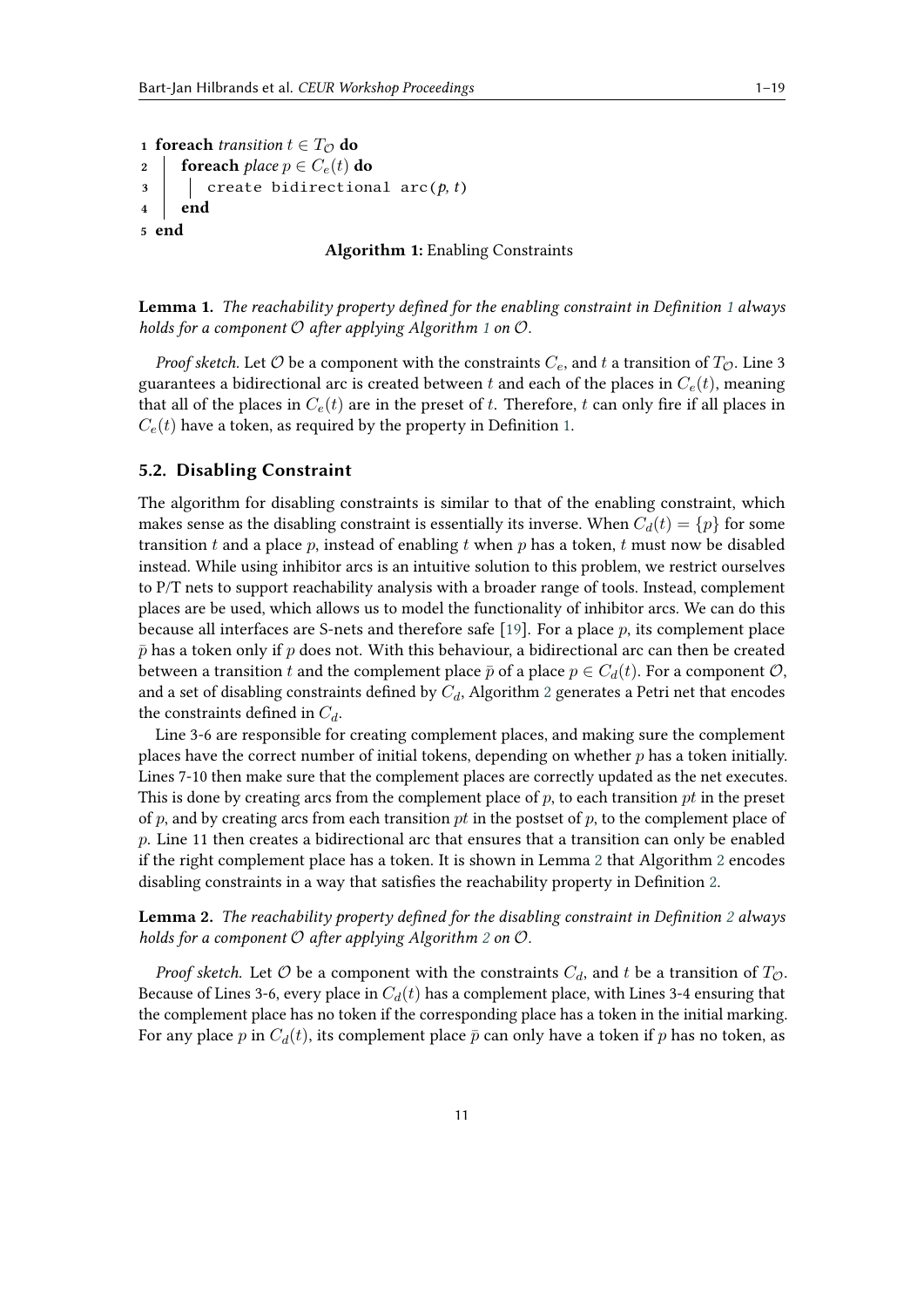```
1 foreach transition t \in T_{\mathcal{O}} do
2 foreach place p \in C_d(t) do
3 if m_0(p) = 1 then
4 \vert create place(\bar{p}, 0 tokens)
5 else
6 d create place(\bar{p}, 1 token)
 \sigma foreach place\ pt \in \bullet_p do
8 create \text{arc}(\bar{p}, pt)9 end
10 foreach place pt \in p^{\bullet} do
11 | create \text{arc}(pt, \bar{p})12 end
13 | create bidirectional arc(complement_p, t)
14 end
15 end
```
**Algorithm 2:** Disabling Constraints

by Lines 7-8, any transition in the preset of p removes a token from  $\bar{p}$ , and by Lines 10-11, any transition in the postset of p adds a token to  $\bar{p}$ . With Line 13 then guaranteeing that each of these complement places are in the preset of t, t can thus only be enabled if for all  $p$  in  $C_d(t)$ ,  $p$ has no token, as required by Definition [2.](#page-6-2)

We demonstrate Algorithm [2](#page-11-0) constraint 2 of Figure [1c.](#page-3-2) Figure [4](#page-9-0) shows that there now exists a complement place for the Error state, and that there is a bidirectional arc created between this complement place and the ORDER transition. The only transition that produces a token to the ERROR place, OUTOFORDER, removes a token from the complement place, and likewise the only transition that removes a token from the ERROR place, RESET, produces a token to the complement place.

#### **5.3. Causal Sequence constraints**

For a component  $\mathcal O$  and a causal sequence constraint  $C_s(t) = \langle t_0, t_n \rangle$ , the following two things have to be guaranteed by Algorithm [3](#page-13-0) in order to satisfy the property given in Definition [3.](#page-6-3) Firstly, after t fires, all free transitions must be disabled until the last transition in  $C_s(t)$  fires. Secondly, any transition  $t_i \in C_s(t)$  with  $1 < i < |C_s(t)|$ , must only be enabled after  $t_{i-1} \in C_s(t)$  fires.

The first requirement is satisfied by introducing a *disabler place* with a token in the initial marking. Any free transition has a bidirectional arc to this disabler place, which prevents them from being enabled whenever the disabler place has no token. All activation transitions furthermore have an incoming arc coming from this disabler, disabling all free transitions, as well as any other activation transitions. The final transition of each sequence is then responsible for producing a token back to the disabler place. The downside of this approach is that by connecting many transitions of different interfaces to one place, we go against the locality principle of P/T nets. Structural reduction methods that can be used to reduce the size of given P/T nets, often rely on exploiting locality properties, are therefore less applicable to nets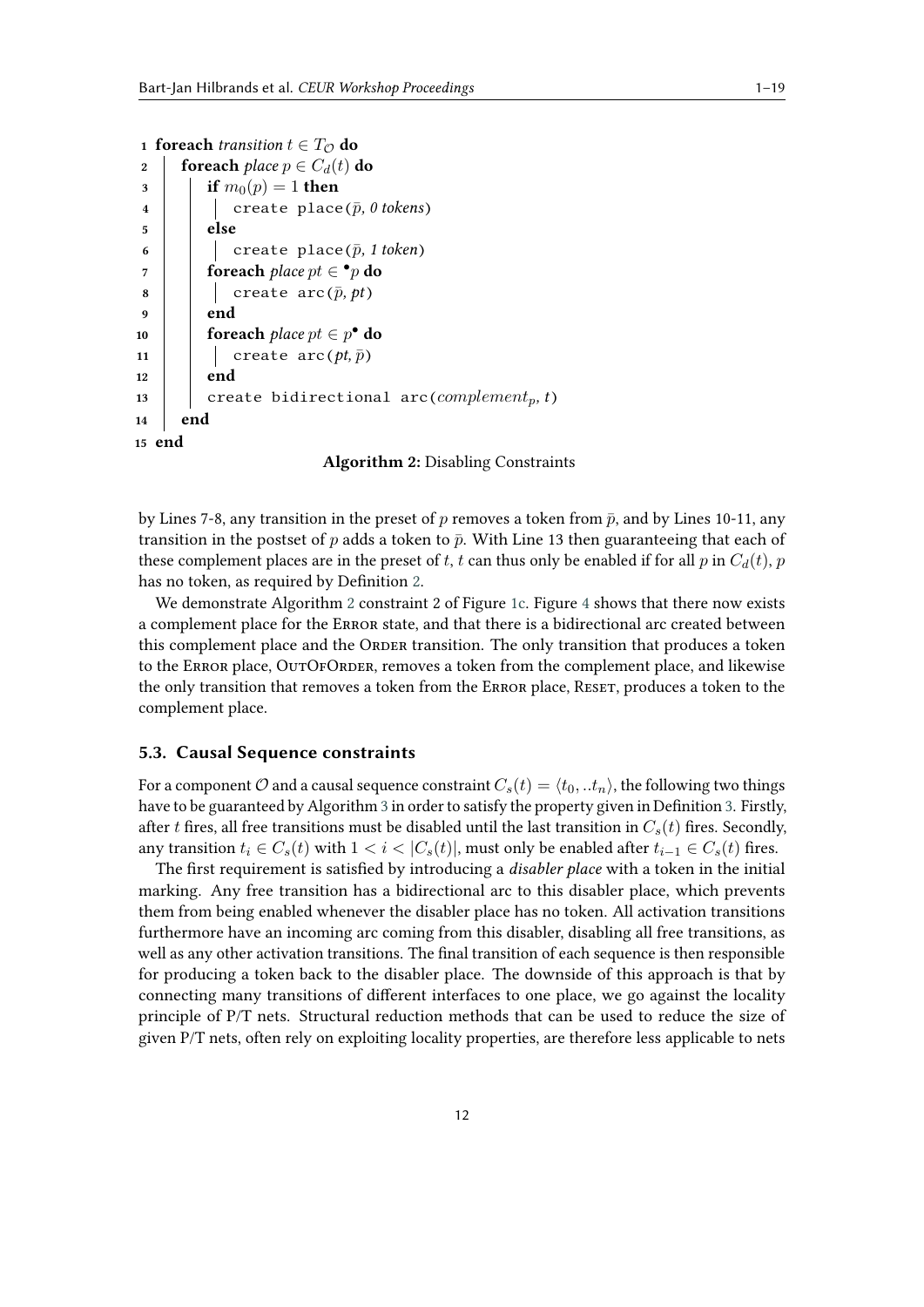produced by this method.

The second requirement is satisfied using distinct *enabler places* that each consequence transition will have in its preset. Enabler places have no token in the initial marking, and the algorithm ensures that the enabler place of a consequence transition  $t$  can only receive a token from the sequence predecessor of  $t$ . However, if there are divergence points this is not enough, and for such cases a *decision place* is introduced. For a transition t, this decision place has a transition referred to as *decision transitions* in its postset for each possible sequence successors of  $t$ . Each of these transitions put a token in the enabler place of its corresponding sequence successor. To know which of these transitions must be enabled, an *active place* is introduced for each defined sequence. Each activation transition  $t$  puts a token in a place corresponding to the sequence  $C(t)$ , while the last transition of  $C(t)$  removes it. By then creating a bidirectional arc between each of the transitions in the postset of the decision place of  $t$ , only the correct decision transition is enabled. Introducing these additional places that indicate which sequence is active does introduce another problem. Ambiguity may now arise when when a transition is the final transition of multiple sequences, or is the final transition of one sequence while being a non-final transition of another. Therefore, the decision place must also be used in such cases. For a transition  $t$  and its decision place  $p$ , there is a transition for each of the sequences that has  $t$  as its final transition in the postset of  $p$ . Each of these transitions then remove a token from the corresponding active place.

As an example, Figure [4](#page-9-0) shows how the causal sequence constraints 3 and 5 of Figure [1c](#page-3-2) are encoded. In our specification, INITIALIZE is a divergence point, as it is followed by either a RESETDONE or INITIALIZED. We thus need two places indicating which sequence is active, which are RESET STAGE0 and SWITCHON STAGE0, present on the right of Figure [4.](#page-9-0) We can see that the activation transitions SwitchOn and RESET, put a token in SwitchOn Stage0 and RESET\_STAGE0, respectively. INITIALIZED then removes the token from SWITCHON\_STAGE0, as it is the final transition of the sequence activated by SWITCHON. Likewise, RESETDONE removes the token from RESET STAGE0, as it is the final transition of the sequence activated by RESET. As both of these transitions are final transitions, they add a token to the disabler place. Because Initialize is a divergence point, we can see that it now has Initialize Choice in its postset, shown on the right side of Figure [4.](#page-9-0) In the postset of this place, we can see a transition corresponding to each of the two defined sequences. CHOICE\_RESET\_STAGE0 has a bidirectional arc to RESET\_STAGE0, while CHOICE\_SWITCHON\_STAGE0 has a bidirectional arc to SWITCHON STAGE0. For each of the consequence transitions INITIALIZE, INITIALIZED and ResetDone, we can see that there is now an enabler place in their preset. Only the sequence predecessors, which for INITIALIZE are RESET and SWITCHON, put a token in these places. For the divergence point Initialize, we can see that the decision transitions in the postset of INITIALIZE CHOICE are now responsible for this, rather than INITIALIZE itself.

It now needs to be shown that after applying Algorithm [3,](#page-13-0) the resulting net satisfies any single-stage causal sequence constraint. The following places and transitions are used in the proof sketches of this section. For a consequence transition  $t_n,$   $p_n^{decision}$  refers to the decision place of  $t_n$  created on Line 16 of Algorithm [3.](#page-13-0) Every transition  $t$  in the postset of  $p_n^{decision}$  is a *decision transition* of  $t_n$ . For a sequence s,  $s^{active}$  denotes the place created on Line 3, that is used to indicate whether or not the sequence  $s$  is currently active.  $m_{act}$  denotes the marking that is the result the firing of an activation transition t for a sequence  $C_s(t)$ .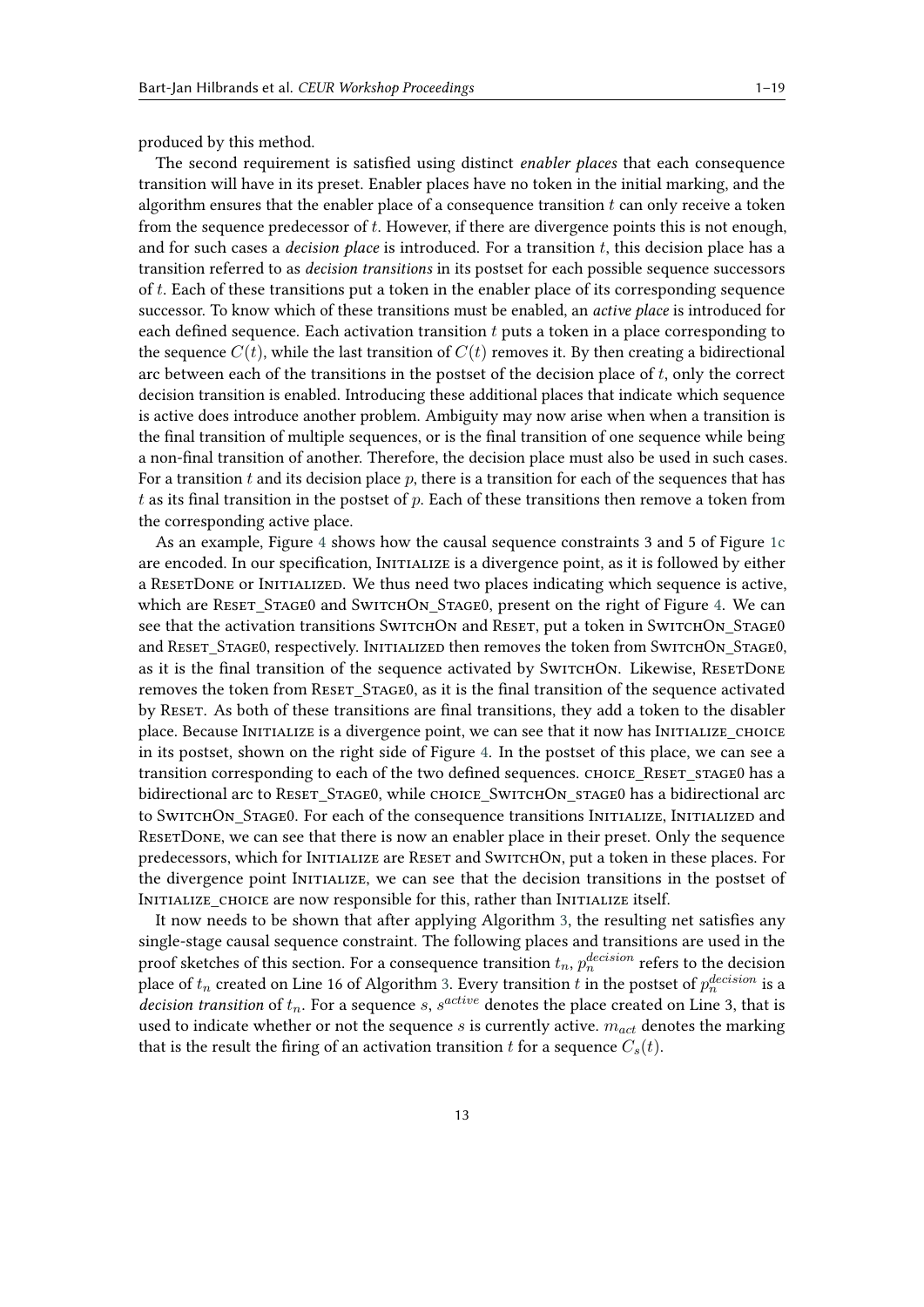```
1 create place(disabler, 1 token);
2 foreach sequence  do
 3 create place(s<sub>active</sub>, 0 tokens)
4 end
5 foreach transition t \in T_{\mathcal{O}} do
 6 if  is free then
 7 create bidirectional arc(disabler, t)
 8 else if t is an activation transition for a sequence s starting with t_0 then
 9 \vert create place(t_0_enabler, 0 tokens);
10 create arc(t_0_enabler, t_0);
11 create arc(t, t_0_enabler);
12 create arc(disabler, t);
\begin{array}{|c|c|c|c|c|}\n\hline\n\text{13} & \text{create arc}(t, s_{active})\n\hline\n\end{array}14 else
15 if  is a divergence point then
\begin{array}{c|c|c|c} \n\text{16} & \text{create place}(t_{decision}, 0 \text{ tokens}); \n\end{array}\mathbf{17} | create \mathrm{arc}(t, t_{decision});
18 foreach successor succ \in T_{\mathcal{O}}, where succ is a successor of t, and succ belongs
               to the sequence  do
19 \vert \vert create transition(t_{succ});
20 | | | create arc(t_{decision}, t_{succ});
21 | | create bidirectional arc( s_{active}, t_{succ});
22 if enabler place of successor(t) does not exist then
23 | | | | create place(successor(t)<sub>enabler</sub>, 0 tokens);
24 | | | create arc(successor(t)<sub>enabler</sub>, successor(t));
25 create arc(t_{succ}, successor(t)<sub>enabler</sub>)
26 end
27 foreach sequence , where  is the final transition of  do
28 | | | create transition(final_s);
29 | | create arc(t_{\text{decision}}, \text{final}_s);30 | | | create arc(s_{active}, final_s);
31 | create arc(final_s, disabler)32 end
33 else
34 if  is the last transition of the sequence  then
35 | | | create arc(t, disabler);
36 | | | create arc(s_{active}, t);
37 else
38 if if enabler place of successor(t) does not exist then
39 | | | create place(successor(t)<sub>enabler</sub>, 0 tokens);
\begin{array}{c|c|c|c} \hline \end{array} \begin{array}{c} \hline \end{array} create arc(successor(t)<sub>enabler</sub>, successor(t));
41 \vert \vert \vert create arc(t, successor(t)<sub>enabler</sub>)
42 end
```
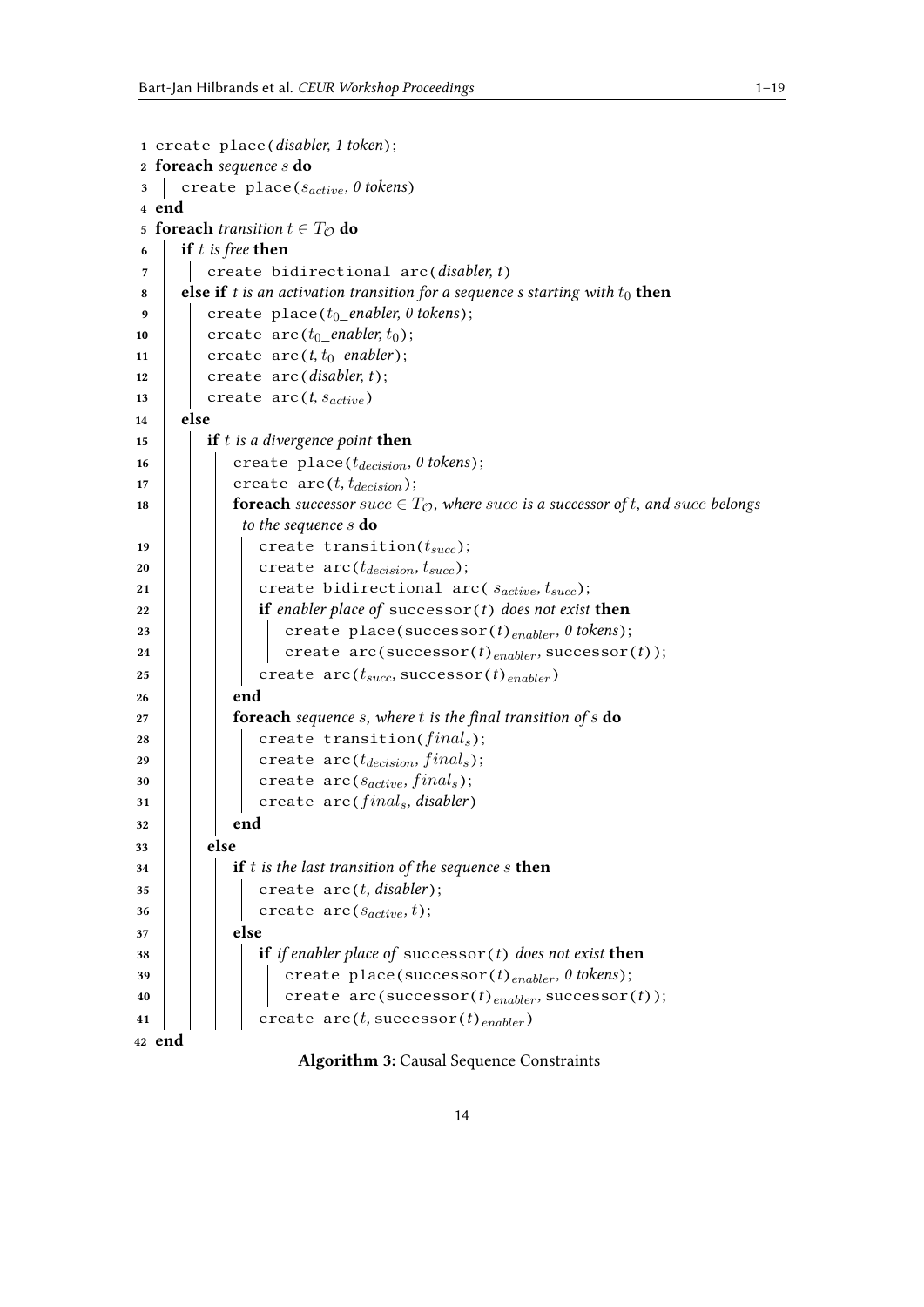<span id="page-14-2"></span>**Lemma 3.** *The first transition of*  $C_s(t)$ ,  $t_0$  *is enabled in the marking*  $m_{act}$ . For the enabledness of  $t_0$  belonging to an interface  $N$ , we must consider the following places its preset in the marking  $m_{act}$ :1) Exactly one place  $p \in P_N$ . This is because  $t'$  can only belong to one interface,  $N$ , and has *only one place in its preset while belonging to N*, *as N is an S-net, 2) A set of places*  $c \in C_e(t_0)$ , 3) A set of places  $c' \in C_d(t_0)$ , 4)  $p_0^e$ , which is the enabler place of  $t_0$  introduced by Algorithm [3](#page-13-0) on *either Line 23 or 39.*

*Proof sketch.* Lines 9 and 10 in Algorithm [3](#page-13-0) guarantee that the first consequence transition of a sequence,  $t_0$ , has an enabler place  $p_0^e$  without an initial token in its preset. Line 11 then guarantees  $p_0^e$  is in the postset of the activation transition t. Using Assumption [1,](#page-8-1) we can assume that  $m_{act}(p) = 1$ . Using Assumption [2,](#page-8-2) we can furthermore assume that for all places  $c \in C_e(t_0)$ ,  $m_{act}(c) = 1$ . Lastly, using Assumption [3,](#page-8-3) we can assume that for all places  $c' \in C_d(t_0), m_{act}(c') = 0$ . Since  $p_0^e$  is in the postset of the activation transition  $t, p_0^e$  also has a token in  $m_{act}.$  Therefore  $t_0$  is enabled in  $m_{act}.$ 

<span id="page-14-1"></span>**Lemma 4.** Let t be an activation transition for a sequence  $C_s(t)$ , whose firing leads to the marking  $m_{act}$ . Any consequence transition  $t^\prime$  that is not  $t_0$  is disabled in  $m_{act}$ .

To show that t' belonging to an interface N is disabled in  $m_{act}$ , we only have to look at the place  $p^{\prime e}$ , which is the enabler place of  $t'$  introduced by Algorithm [3](#page-13-0) on either Line 23 or 39.

*Proof sketch.* Lines 23 and 24, as well as Lines 39 and 40, guarantee that any consequence transition  $t'$  has an enabler place in its preset without a token in the initial marking. Because of Line 41, this enabler place  $p^{\prime e}$  is not in the postset of  $t,$  but rather in the postset of its predecessor transition  $t_{pred}$  if  $t_{pred}$  is not a divergence point. If  $t_{pred}$  is a divergence point, Line 25 then ensures  $p^{\prime e}$  is in the postset of a the decision transitions of  $t_{pred}$ . There are no other lines that create transitions that are in the preset of  $p'^e$ , which means means that  $p'^e$  cannot have a token in  $m_{act}$ . Therefore,  $t'$  is disabled in  $m_{act}$ .

<span id="page-14-0"></span>**Lemma 5.** *Any free transition*  $t_{free}$  *or activation transition*  $t_{act}$  *cannot be enabled in*  $m_{act}$ *. To show that both*  $t_{free}$  and  $t_{act}$  belonging an interface N are disabled in  $m_{act}$ , we only have to look *at the disabler introduced by Algorithm [3](#page-13-0) on Line 1.*

*Proof sketch.* Line 7 guarantees  $t_{free}$  has the disabler place  $p_d$  in its preset, Line 12 then guarantees that  $t_{act}$  has the disabler place in its preset. Because there is no step in the algorithm creating an arc from  $t_{act}$  to  $p_d$ ,  $t_{act}$  never has  $p_d$  in its postset. Line 1 guarantees that  $p_d$  has a token in the initial marking. This guarantees only activation transitions can remove a token from  $p_d$ , while Lines 31 and 35 guarantee that the last consequence transitions of a sequence can produce a token to  $p_d$ . Because we assume that no sequence is currently active,  $p_d$  therefore has a token. Therefore, after the firing of  $t$  that results in the marking  $m_{act}$ , the disabler place  $p_d$  does not have a token in  $m_{act}$ . Therefore,  $t_{free}$  and  $t_{act}$  are disabled in  $m_{act}$ .

<span id="page-14-3"></span>**Lemma 6.** *For any transition*  $t_n \in C_s(t)$ , where  $0 \leq n \leq |C_s(t)| - 1$ , and t is an activation *transition, and*  $t_n$  is not a divergence point: In any given marking  $m'$  that is the result of the *firing of*  $t_n$ , the only transition enabled afterwards is  $t_{n+1} \in C_s(t)$ . For the enabledness of  $t_{n+1}$ *belonging to an interface*  $N$ , we consider the following places in its preset in the marking  $m'$ .

*1)* Exactly one place  $p \in P_N$ , 2)A set of places  $c \in C_e(t_{n+1})$ ., 3)A set of places  $c' \in C_d(t_{n+1})$ , 4)  $p_{n+1}^e$ , which is the enabler place of  $t'$  introduced by Algorithm [3](#page-13-0) on either Line 23 or 39.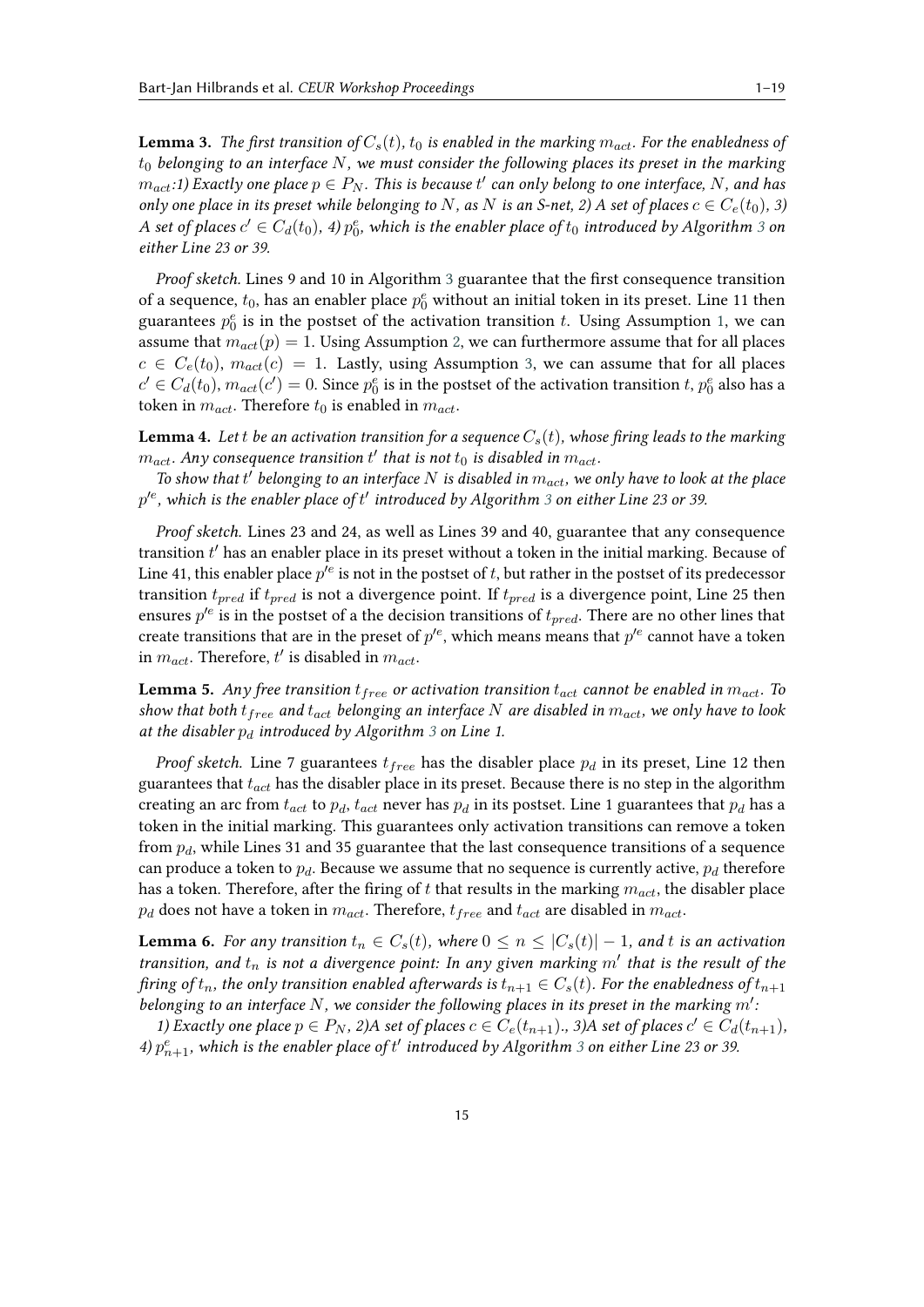*Proof sketch.* Line 25 guarantees that the enabler place of  $t_{n+1}$ ,  $p_{n+1}^e$ , is in the postset of  $t_n$ . Line 24 furthermore guarantees that there is an arc going from  $p_{n+1}^e$  to  $t_{n+1}$ . Because N is an S-Net, only one place belonging to  $N$  can have a token. Using Assumption [1,](#page-8-1) we can assume that this place is p, and that therefore  $m'(p) = 1$ . Using Assumption [2,](#page-8-2) we can furthermore assume that for all places  $c \in C_e(t_{n+1}), m'(c) = 1$ . Lastly, using Assumption [3,](#page-8-3) we can assume that for all places  $c' \in C_d(t_{n+1}), m'(c') = 0$ . As  $p_{n+1}^e$  is in the postset of  $t_n, p_{n+1}^e$  has a token in  $m'$ . Furthermore, since  $t_n$  is not a divergence point and therefore has exactly one successor, it has exactly one enabler place  $p_{n+1}^e$  in its postset. Any other enabler place therefore cannot have a token while  $p_{n+1}^e$  does. Therefore, only  $t_{n+1}$  is enabled in  $m'$ .

<span id="page-15-0"></span>**Lemma 7.** *For any transition*  $t_n \in C_s(t)$ , where  $0 \le n \le |C_s(t)| - 1$ , t is an activation transition, and  $t_n$  is a divergence point: There is a decision transition  $t'$  of  $t_n$  whose firing leads to a marking *m* in which only  $t_{n+1}$  is enabled.

*For the enabledness of*  $t_{n+1}$  *belonging to an interface*  $N$ , we consider the following places in *its preset in the marking m: 1) Exactly one place*  $p \in P_N$ , 2) A set of places  $c \in C_e(t_{n+1}),$  3) A set of places  $c' \in C_d(t_{n+1}),$  4)  $p_{n+1}^e$ , which is the enabler place of  $t_{n+1}$  introduced by Sequence *Algorithm 2.*

*Proof sketch.* Line 19 ensures there exists a decision transition  $t'$  of  $t_n$  for each sequence successor of  $t_n$ . Because of Line 25,  $p_{n+1}^e$  is in the postset of  $t'$ . For the place  $p \in \bullet t_{n+1}$ , using Assumption [1,](#page-8-1) we can assume that  $m(p) = 1$ . Using Assumption [2,](#page-8-2) we can furthermore assume that for all places  $c \in C_e(t_{n+1}), m(c) = 1$ . Lastly, using Assumption [3,](#page-8-3) we can assume that for all places  $c' \in C_d(t_{n+1}), m(c') = 0$ . Because  $p_{n+1}^e$  is in the postset of  $t', p_{n+1}^e$  will also have a token in the marking  $m$ . Therefore,  $t_{n+1}$  is enabled in  $m$ .

Line 20 then ensures that  $p_n^{decision}$  is in the preset of each decision transition. This means that if one of these decision transitions fires, none of the other decision transitions are enabled in the resulting marking. Because any other decision transition could not have fired, any other consequence transition cannot have a token in its enabling place. Therefore,  $t_{n+1}$  is the only transition enabled in  $m$ .

<span id="page-15-1"></span>**Lemma 8.** *For any transition*  $t_n \in C_s(t)$ , where  $0 \leq n \leq |C_s(t)| - 1$ ,  $t$  is an activation transition, and  $t_n$  is a divergence point, Lemma [7](#page-15-0) showed that there is a decision transition  $t'$  of  $t_n$  whose firing leads to a marking  $m'$  in which only  $t_{n+1}$  is enabled. After  $t_n$  fires, resulting in the marking  $m$ , only  $t^\prime$  is enabled in  $m.$  For the enabledness of  $t^\prime$ , we consider the following places in its preset in the marking  $m$ : 1)  $p_n^{decision}$ , which is the decision place of  $t_n$  introduced by Algorithm [3](#page-13-0) on Line 16, 2)  $p_{C_s(t)}^{active}$ , the place indicating that the sequence  $C_s(t)$  that  $t_n$  belongs to is active.

*Proof sketch.* Line 17 ensures that  $p_n^{decision}$  is in the postset of  $t_n$ . Therefore, there is a token in  $p_n^{decision}$  in the marking m. Because of Line 21,  $p_n^{decision}$  is in both the preset and postset of  $t'$ . Knowing that  $t$  is guaranteed to be the last activation transition that has fired, and that the final transition of  $C_s(t)$  has not fired yet, Line 21 ensures that decision transitions for non-final transitions do not consume a token from  $p_{C_s(t)}^{active}$ , therefore is a token in the place  $p_{C_s(t)}^{active}$ . Therefore  $t'$  is enabled in  $m$ . Line 21 also ensures that any other decision transition  $t''$ with  $p_n^{decision}$  in its preset will have a different active place  $s_{active}$  in its preset. Knowing that any activation transition other than  $t$  could not have been the last activation transition to fire,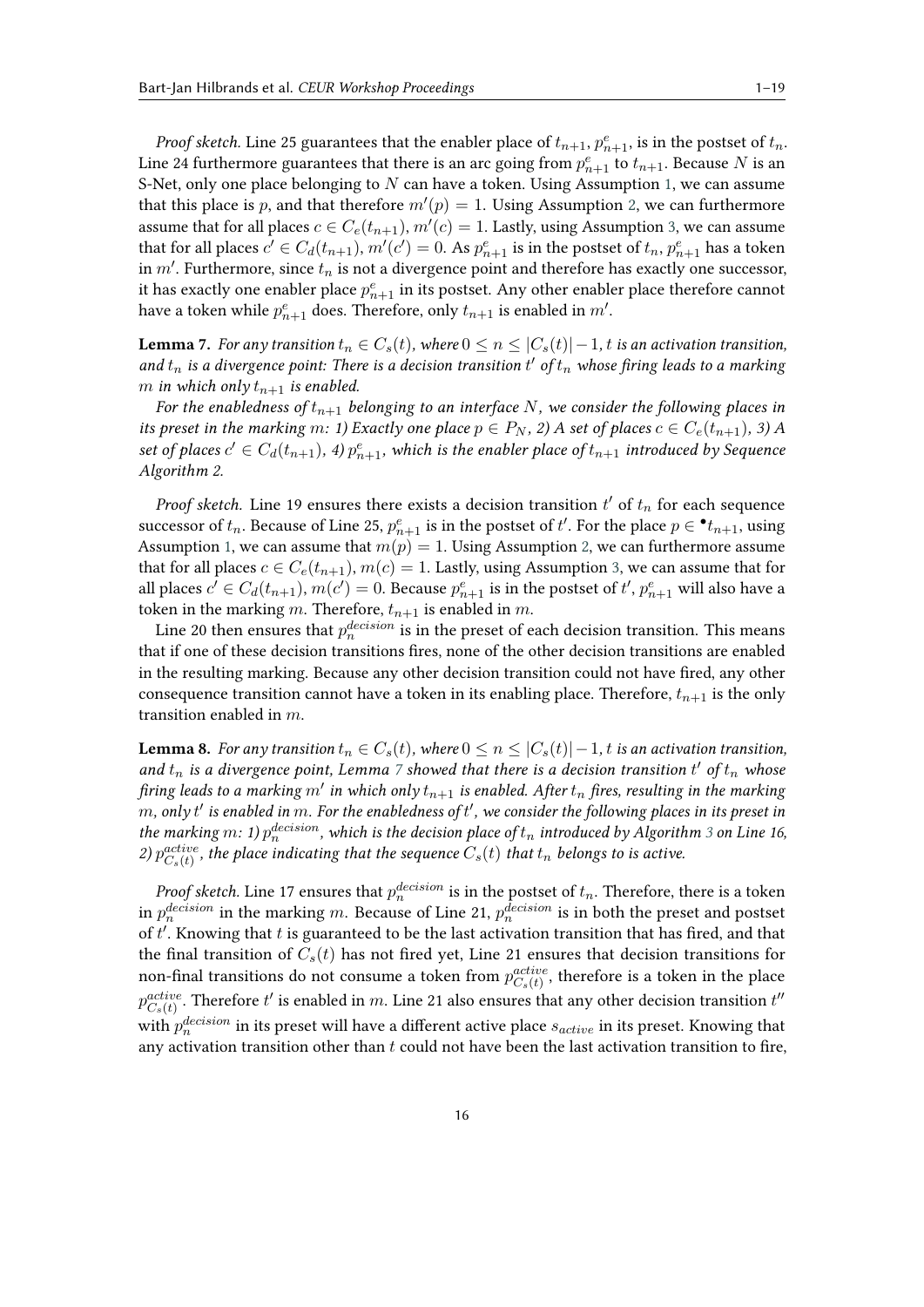there can be no token in  $s_{active}$ . Therefore, any transition  $t''$  cannot be enabled in  $m$ . Therefore, only  $t'$  is enabled in  $m$ .

**Theorem 1.** *A component always satisfies a set of diverging, single-stage causal sequence constraints after applying Sequence Algorithm 2*

*Proof sketch.* To show that  $\mathcal O$  satisfies an arbitrary causal sequence constraint after applying Sequence Algorithm 2, it needs to be shown that the property introduced in Definition [3](#page-6-3) holds. That is, it must be shown that there is exactly one possible firing sequence, excluding transitions introduced by the Sequence Algorithm, after any fires until the last transition of  $C_s(t)$  fires. Following Lemma [5,](#page-14-0) any transition not belonging to a sequence is disabled after t fires. Furthermore, any transition belonging to a sequence that is not  $t_0$  is disabled following Lemma [4.](#page-14-1) Because  $t_0$  is guaranteed to be enabled following Lemma [3,](#page-14-2) the only possible transition that be enabled after t fires is  $t_0$ . Following Lemmas [6,](#page-14-3) [7](#page-15-0) and [8,](#page-15-1) the nth sequence transition to fire after t fires, must be the nth element of  $C_s(t)$ , as any transition not belonging to a sequence is disabled, and any transition  $t_n$  belonging to a sequence can only be enabled after  $t_{n-1}$  fires. Therefore, for any marking  $m'$ , if  $m'\overset{t}{\longrightarrow}$ , when excluding any transitions introduced by Sequence Algorithm 2, there exists exactly one firing sequence from  $m'$  that is  $C_s(t)$ .

# <span id="page-16-0"></span>**6. Conclusions**

This paper addressed the challenge of correctly and cost-effectly designing complex componentbased systems, built from reusable components that provide and consume services to and from each other over a set of interfaces. The state of an interface on a component may be dependent on the state of another, which may result in deadlock, livelock, or unbounded behavior. To address this challenge, the paper proposed a way to capture partial specifications of component behavior as sets of commonly occurring functional constraints. We formalized such functional constraints and presented algorithms to generate Petri nets satisfying the constraints, supported by proof sketches to show their correctness. The approach was demonstrated through a running example of a vending machine.

Future work involves adding support for the complete ComMA language, as the current solution does not cover required interfaces and compound transitions. Other possible directions include adding support for more types of functional constraints, extensions with data, and take into account commonly occurring middleware patterns, such as blocking calls. Furthermore, a comparison could be made between multiple encoding methods. For example, a compositional approach using label based synchronization could be considered as an alternative approach, making for a more modular solution that is easier to extend.

# **Acknowledgement**

The research is carried out as part of the DYNAMICS project under the responsibility of ESI (TNO) with Thales Nederland B.V. as the carrying industrial partner. The DYNAMICS research is supported by the Netherlands Organisation for Applied Scientific Research TNO.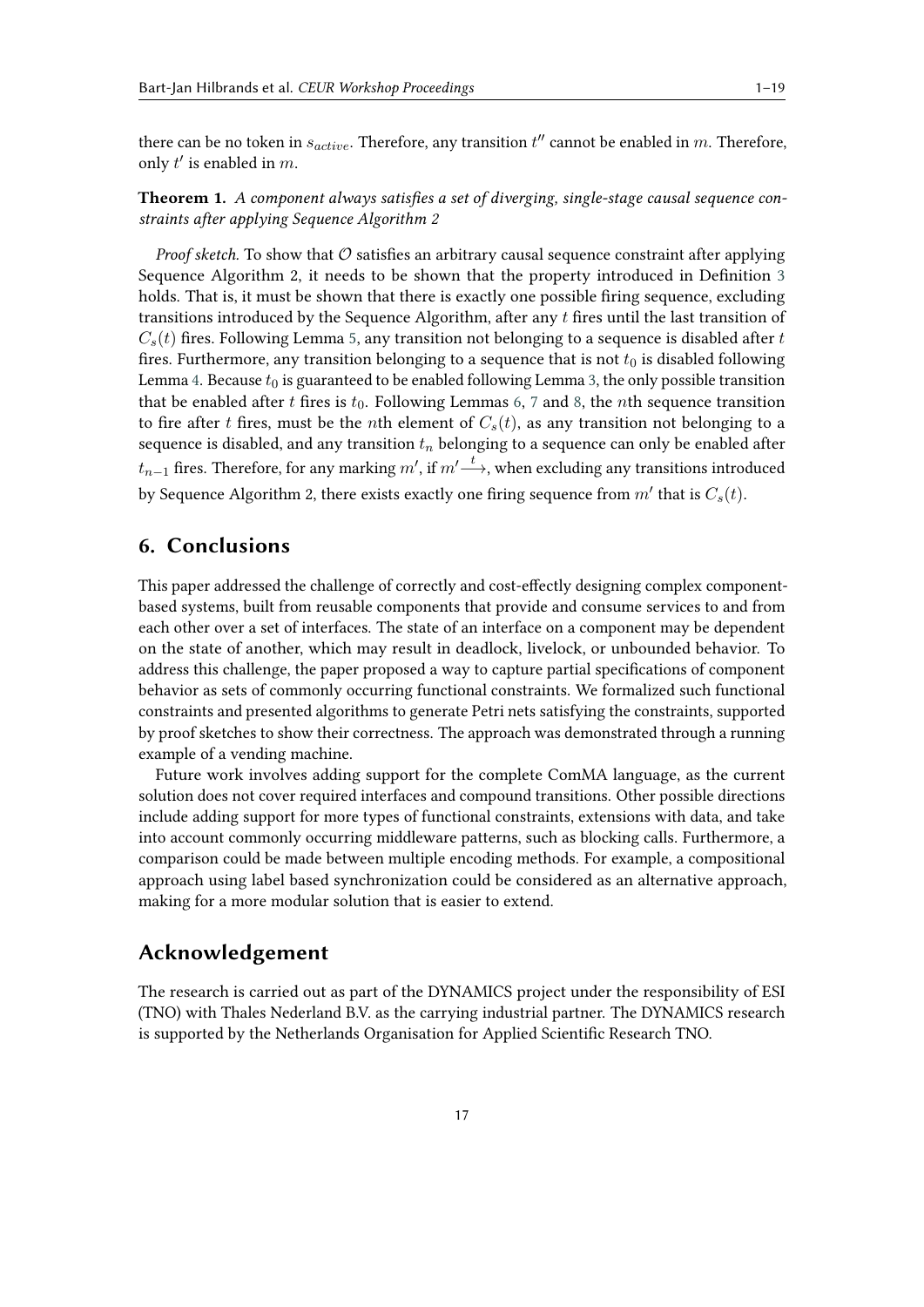# **References**

- <span id="page-17-0"></span>[1] HTSM Systems Engineering Roadmap, 2020. URL: [https://hollandhightech](https://hollandhightech.nl/_asset/_public/Innovatie/Technologieen/z_pdf_roadmaps/Roadmap-Systems-Engineering-update-2020-final-v20200724.pdf).nl/\_asset/ [\\_public/Innovatie/Technologieen/z\\_pdf\\_roadmaps/Roadmap- Systems- Engineering](https://hollandhightech.nl/_asset/_public/Innovatie/Technologieen/z_pdf_roadmaps/Roadmap-Systems-Engineering-update-2020-final-v20200724.pdf)[update-2020-final-v20200724](https://hollandhightech.nl/_asset/_public/Innovatie/Technologieen/z_pdf_roadmaps/Roadmap-Systems-Engineering-update-2020-final-v20200724.pdf).pdf.
- <span id="page-17-1"></span>[2] C. Y. Baldwin, K. B. Clark, Modularity in the design of complex engineering systems, in: Complex engineered systems, Springer, 2006, pp. 175–205.
- <span id="page-17-2"></span>[3] R. N. Langlois, Modularity in technology and organization, Journal of economic behavior & organization 49 (2002) 19–37.
- <span id="page-17-3"></span>[4] I. Kurtev, M. Schuts, J. Hooman, D.-J. Swagerman, Integrating interface modeling and analysis in an industrial setting, 2017, pp. 345–352.
- <span id="page-17-4"></span>[5] R. van Beusekom, B. de Jonge, P. Hoogendijk, J. Nieuwenhuizen, Dezyne: Paving the way to practical formal software engineering, Electronic Proceedings in Theoretical Computer Science 338 (2021) 19–30.
- <span id="page-17-5"></span>[6] S. Bensalem, M. Bozga, J. Sifakis, T.-H. Nguyen, Compositional verification for componentbased systems and application, in: S. S. Cha, J.-Y. Choi, M. Kim, I. Lee, M. Viswanathan (Eds.), Automated Technology for Verification and Analysis, Springer Berlin Heidelberg, Berlin, Heidelberg, 2008, pp. 64–79.
- <span id="page-17-6"></span>[7] B. Metzler, H. Wehrheim, D. Wonisch, Decomposition for compositional verification, in: S. Liu, T. Maibaum, K. Araki (Eds.), Formal Methods and Software Engineering, Springer Berlin Heidelberg, Berlin, Heidelberg, 2008, pp. 105–125.
- <span id="page-17-7"></span>[8] R. van Beusekom, J. Groote, P. Hoogendijk, R. Howe, W. Wesselink, R. Wieringa, T. Willemse, Formalising the dezyne modelling language in mcrl2, in: Critical Systems: Formal Methods and Automated Verification, Springer, Germany, 2017, pp. 217–233.
- <span id="page-17-8"></span>[9] G. Engels, J. M. Küster, R. Heckel, M. Lohmann, Model-based verification and validation of properties, Electronic Notes in Theoretical Computer Science 82 (2003) 133–150. UNIGRA'03, Uniform Approaches to Graphical Process Specification Techniques.
- <span id="page-17-9"></span>[10] B. Selic, Using uml for modeling complex real-time systems, in: F. Mueller, A. Bestavros (Eds.), Languages, Compilers, and Tools for Embedded Systems, Springer Berlin Heidelberg, Berlin, Heidelberg, 1998, pp. 250–260.
- <span id="page-17-10"></span>[11] C. A. R. Hoare, Communicating sequential processes, Commun. ACM 21 (1978) 666–677.
- <span id="page-17-11"></span>[12] D. Bera, K. Hee, van, M. Osch, van, J. Werf, van der, A component framework where port compatibility implies weak termination, Computer science reports, Technische Universiteit Eindhoven, 2011.
- <span id="page-17-12"></span>[13] D. Craig, W. Zuberek, Compatibility of software components - modeling and verification, in: 2006 International Conference on Dependability of Computer Systems, 2006, pp. 11–18.
- <span id="page-17-13"></span>[14] D. Bera, K. M. van Hee, J. M. van der Werf, Designing weakly terminating ros systems, in: S. Haddad, L. Pomello (Eds.), Application and Theory of Petri Nets, Springer Berlin Heidelberg, Berlin, Heidelberg, 2012, pp. 328–347.
- <span id="page-17-14"></span>[15] I. Kurtev, J. Hooman, M. Schuts, Runtime Monitoring Based on Interface Specifications, Springer International Publishing, Cham, 2017, pp. 335–356.
- <span id="page-17-15"></span>[16] J. L. Peterson, Petri nets, ACM Comput. Surv. 9 (1977) 223–252.
- <span id="page-17-16"></span>[17] J. Baez, J. Master, Open petri nets, Mathematical Structures in Computer Science 30 (2020) 1–28.